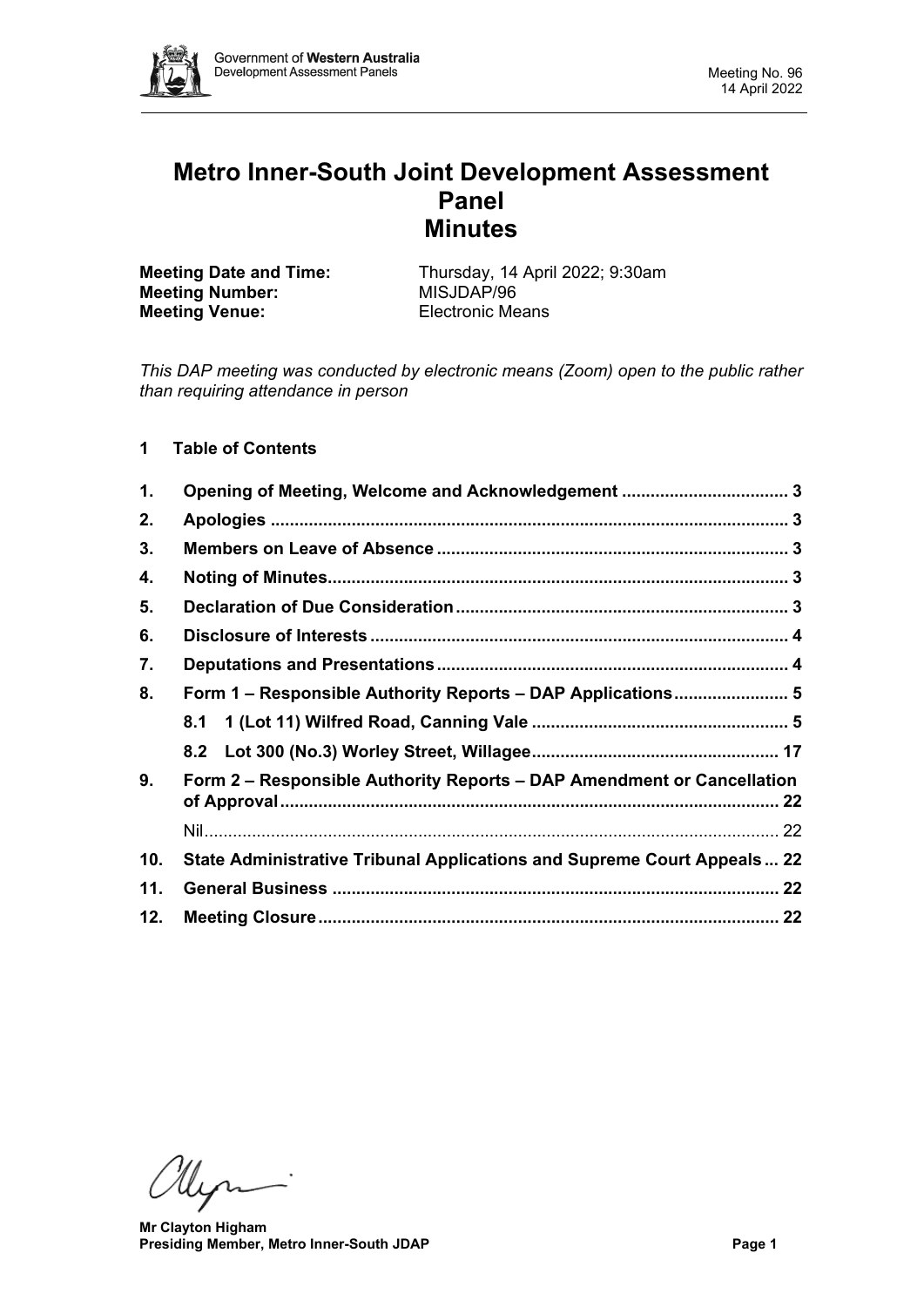

# **Attendance**

# **DAP Members**

Mr Clayton Higham (Presiding Member) Ms Rachel Chapman (Deputy Presiding Member) Mr John Syme (A/Third Specialist Member)

*Item 8.1* Mayor Patrick Hall (Local Government Member, City of Canning) Deputy Mayor Ben Kunze (Local Government Member, City of Canning)

*Item 8.2* Cr Nicholas Pazolli (Local Government Member, City of Melville) Cr Matthew Woodall (Local Government Member, City of Melville)

# **Officers in attendance**

*Item 8.1* Mr Sergio Famiano (City of Canning) Ms Barbara Rankin (City of Canning)

*Item 8.2* Mr Mark Scarfone (City of Melville)

# **Minute Secretary**

Mr Christopher Dodson (DAP Secretariat) Ms Adele McMahon (DAP Secretariat)

# **Applicants and Submitters**

*Item 8.1* Mr Reegan Cake (Dynamic Planning and Developments)

*Item 8.2* Mr Alan Stewart (Stewart Urban Planning) Mr Richard Lambie Ms Jiana Pan Mr Max FitzGibbon

# **Members of the Public / Media**

There were 2 members of the public in attendance.

Ms Indigo Lemay from Perth Now was in attendance.

Men

**Mr Clayton Higham Presiding Member, Metro Inner-South JDAP Page 2**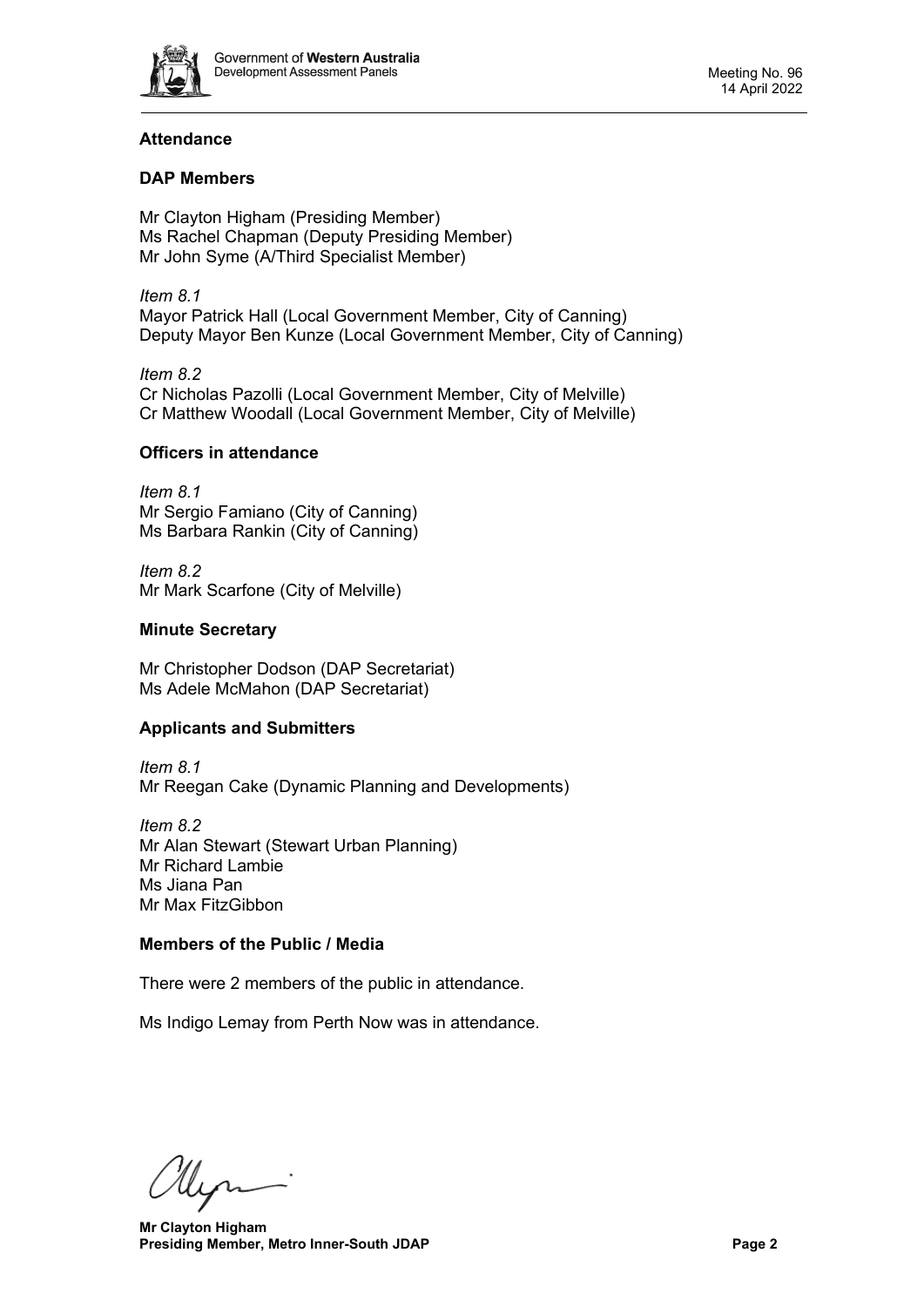

# <span id="page-2-0"></span>**1. Opening of Meeting, Welcome and Acknowledgement**

The Presiding Member declared the meeting open at 9:37am on 14 April 2022 and acknowledged the traditional owners and paid respect to Elders past and present of the land on which the meeting was being held.

The Presiding Member announced the meeting would be run in accordance with the DAP Standing Orders 2020 under the *Planning and Development (Development Assessment Panels) Regulations 2011.*

### **1.1 Announcements by Presiding Member**

The Presiding Member advised that in accordance with Section 5.16 of the DAP Standing Orders 2020 which states *'A person must not use any electronic, visual or audio recording device or instrument to record the proceedings of the DAP meeting unless the Presiding Member has given permission to do so.',* the meeting would not be recorded.

In response to the COVID-19 situation, this meeting was convened via electronic means (Zoom). Members were reminded to announce their name and title prior to speaking.

# <span id="page-2-1"></span>**2. Apologies**

Mr Peter Lee (Third Specialist Member)

#### <span id="page-2-2"></span>**3. Members on Leave of Absence**

Nil.

#### <span id="page-2-3"></span>**4. Noting of Minutes**

DAP members noted that signed minutes of previous meetings are available on the [DAP website.](https://www.dplh.wa.gov.au/about/development-assessment-panels/daps-agendas-and-minutes)

#### <span id="page-2-4"></span>**5. Declaration of Due Consideration**

The Presiding Member noted that an addendum to the agenda was published to include details of a DAP direction for further information and responsible authority response in relation to Item 8.2, received on 11 April 2022.

All members declared that they had duly considered the documents.

Hen

**Mr Clayton Higham Presiding Member, Metro Inner-South JDAP Page 3 Page 3**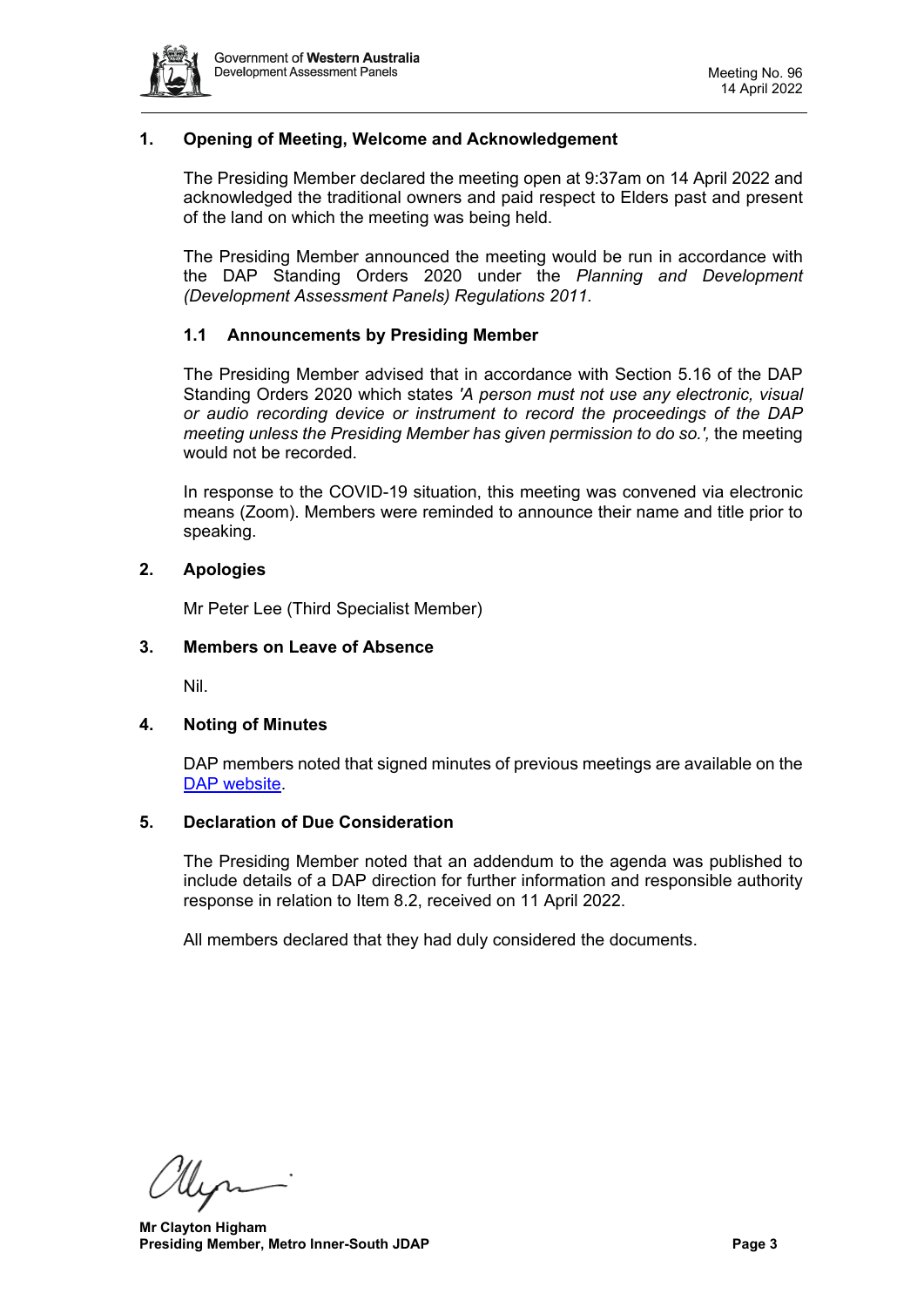

# <span id="page-3-0"></span>**6. Disclosure of Interests**

In accordance with section 2.4.9 of the DAP Code of Conduct 2017, DAP Member, Cr Nicholas Pazolli, declared that he participated in a prior Council meeting in relation to the application at item 8.2. However, under section 2.1.2 of the DAP Code of Conduct 2017, Cr Pazolli acknowledged that he is not bound by any previous decision or resolution of the local government and undertakes to exercise independent judgment in relation to any DAP application before him, which will be considered on its planning merits.

In accordance with section 6.2 and 6.3 of the DAP Standing Orders 2020, the Presiding Member determined that the member listed above, who had disclosed an Impartiality Interest, was permitted to participate in the discussion and voting on the item.

### <span id="page-3-1"></span>**7. Deputations and Presentations**

- **7.1** Mr Reegan Cake (Dynamic Planning and Developments) addressed the DAP in support of the recommendation for the application at Item 8.1 and responded to questions from the panel.
- **7.2** The City of Canning addressed the DAP in relation to the application at Item 8.1 and responded to questions from the panel.

### *The presentations at Item 7.1 – 7.2 were heard prior to the application at Item 8.1.*

- **7.3** Mr Max FitzGibbon addressed the DAP in support of the recommendation for the application at Item 8.2 and responded to questions from the panel.
- **7.4** Mr Alan Stewart (Stewart Urban Planning) addressed the DAP against the recommendation for the application at Item 8.2 and responded to questions from the panel.
- **7.5** The City of Melville addressed the DAP in relation to the application at Item 8.2 and responded to questions from the panel.

*The presentations at Items 7.3 - 7.5 were heard prior to the application at Item 8.2.* 

Hen

**Mr Clayton Higham Presiding Member, Metro Inner-South JDAP Page 4 Page 4**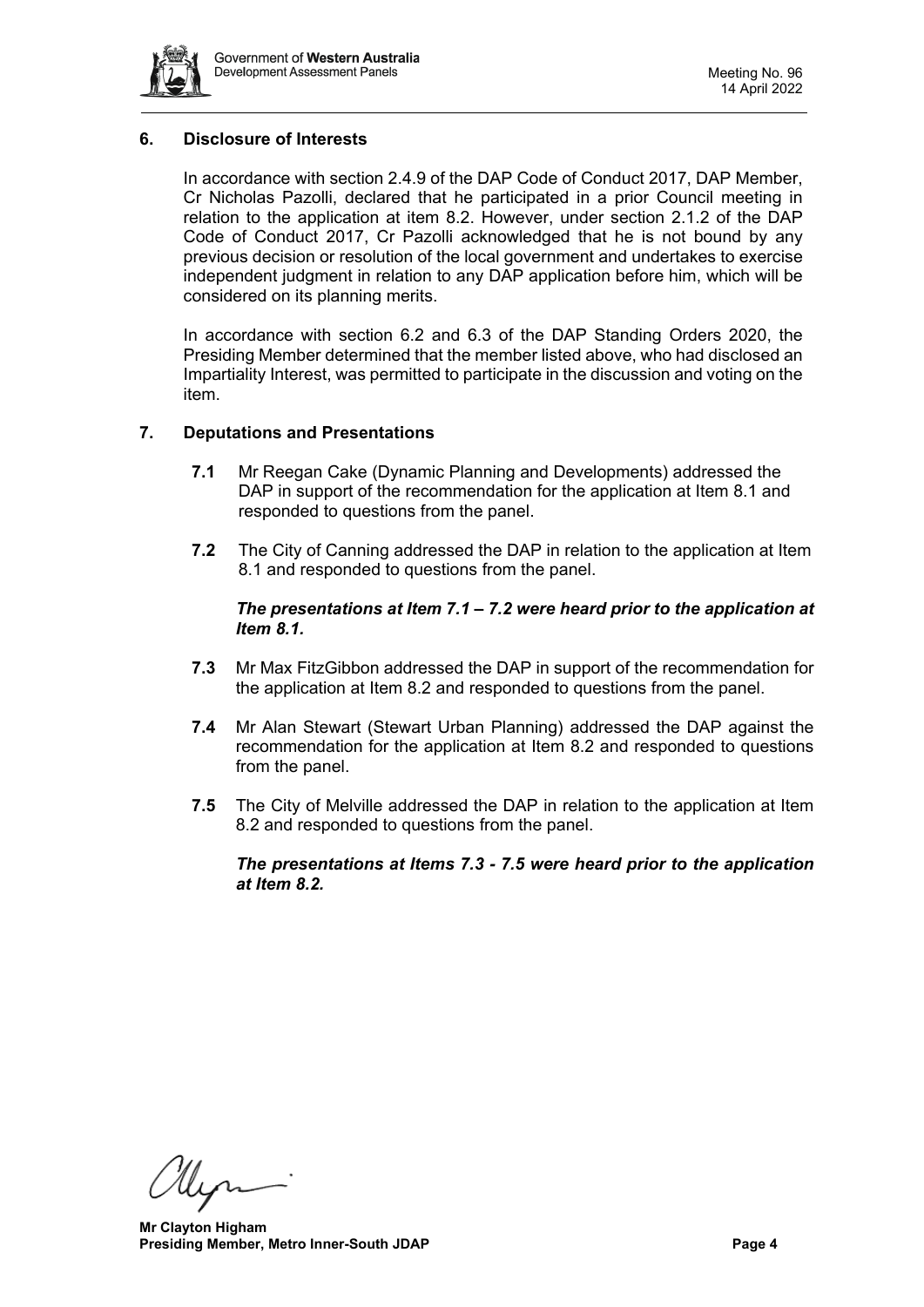

# <span id="page-4-0"></span>**8. Form 1 – Responsible Authority Reports – DAP Applications**

# <span id="page-4-1"></span>**8.1 1 (Lot 11) Wilfred Road, Canning Vale**

|                        | Development Description: Child Care Premises, Medical Centre and |  |  |  |
|------------------------|------------------------------------------------------------------|--|--|--|
|                        | Recreation - Private To Existing Veterinary                      |  |  |  |
|                        | Centre                                                           |  |  |  |
| Applicant:             | <b>Dynamic Planning and Developments</b>                         |  |  |  |
| Owner:                 | <b>BP Australia Pty Ltd</b>                                      |  |  |  |
| Responsible Authority: | City of Canning                                                  |  |  |  |
| DAP File No:           | DAP/21/02105                                                     |  |  |  |

### **REPORT RECOMMENDATION**

**Moved by:** Mayor Patrick Hall **Seconded by:** Deputy Mayor Ben Kunze

That the Metro Inner South Joint Development Assessment Panel resolves to:

- 1. **Accept** that the DAP Application reference DAP/21/02105 is appropriate for consideration as a "Child Care Premises, Medical Centre and Recreation – Private to Existing Veterinary Centre" land use and compatible with the objectives of the zoning table in accordance with Clause 3.1 of the City of Canning Local Planning Scheme No. 42;
- 2. **Approve** DAP Application reference DAP/21/02105 and accompanying plans (Attachment 2 in accordance with Clause 68 of Schedule 2) in accordance with Clause 68 of Schedule 2 (Deemed Provisions) of the *Planning and Development (Local Planning Schemes) Regulations 2015*, and the provisions of Clause 4.18 of the City of Canning Local Planning Scheme No. 42, subject to the following conditions:

#### **Conditions**

- 1. Pursuant to clause 26 of the Metropolitan Region Scheme, this approval is deemed to be an approval under clause 24(1) of the Metropolitan Region Scheme.
- 2. This decision constitutes planning approval only and is valid for a period of 4 years from the date of approval. If the subject development is not substantially commenced within the specified period, the approval shall lapse and be of no further effect.
- 3. The development is to comply in all respects with the stamped approved plans.
- 4. Prior to lodgement of an application for a building permit, a detailed plan for the proposed new car parking spaces together with their aisles are to be prepared in compliance with AS2890.1 and submitted to the satisfaction of the City of Canning.
- 5. Prior to the occupation or use of the development, car parking spaces together with their aisles are to be constructed, drained and line marked and thereafter maintained to the satisfaction of the City.

**Mr Clayton Higham Presiding Member, Metro Inner-South JDAP Page 5**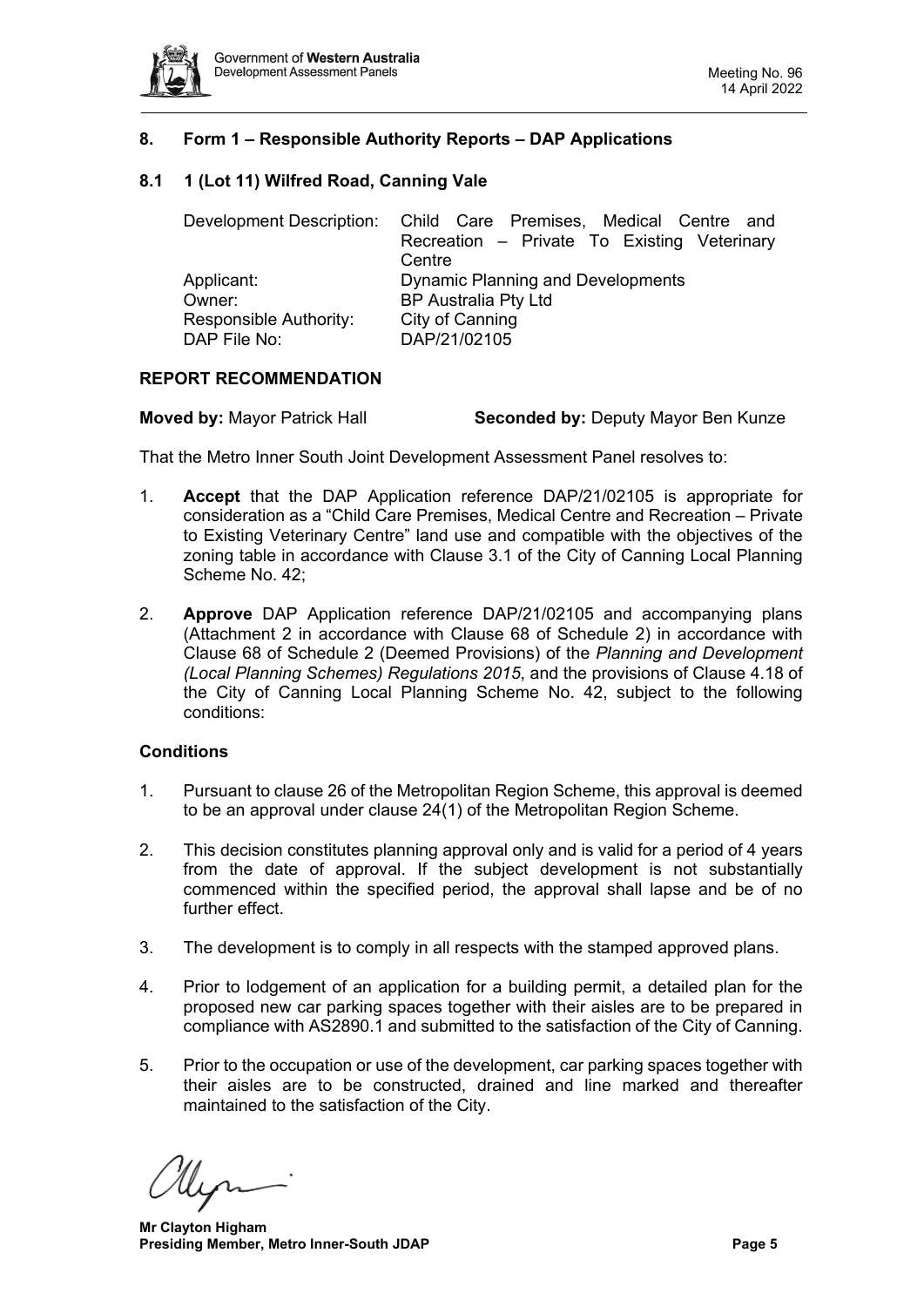

- 6. Prior to occupation or use of the development, 82 car parking spaces together with their aisles are to be constructed, drained and line marked and thereafter maintained to the satisfaction of the City.
- 7. Bicycle parking spaces are to comply with AS2890.3 including Figure B5 from those standards.
- 8. Prior to the lodgement of an application for a building permit, a Waste Management Plan is to be submitted to the satisfaction of the City. The approved waste management plan is to be implemented and thereafter maintained to the satisfaction of the City.
- 9. A suitable bin enclosure for the storage and cleaning of receptacles on the premises is to be provided to the satisfaction of the City.
- 10. Prior to occupation or use of the development, the applicant/developer shall submit a plan detailing the landscaping of the subject lot. The plan will be required to satisfy the requirements of Council's Local Planning Policy LP.09 and all landscaping on site will be required to be provided and maintained in accordance with the landscape plan.
- 11. The tree(s) indicated on the approved plan are to be retained as part of the development, in accordance with Australian Standard AS 4970-2009 Protection of Trees on Development Sites and AS 4373-2007 Pruning of Amenity Trees and shall not be removed thereafter unless written approval by the City of Canning is granted.
- 12. A suitably qualified and experienced arbor culturalist with a Diploma in Arboriculture\* (Australian Qualifications Framework AQF Level 5) or higher relevant qualification and a minimum of three years demonstrated tree assessment and report writing experience. A report that is not prepared by a suitably qualified professional that meets the above standard will not be accepted.
- 13. Prior to the submission of an application for a building permit, a detailed schedule of external finishes (including materials and colour schemes and details) is to be submitted to and approved by the City.
- 14. Prior to the submission of an application for a building permit, a detailed Signage Strategy shall be submitted and approved by the City.
- 15. Prior to the submission of an application for a building permit, the owner is to register a notification pursuant to Section 70A of the Transfer of Land Act 1893 on the Certificate of Title of the subject land, at the cost of the owner and to the satisfaction of the City, that states:

*"The lot(s) is/are subject to a Bushfire Management Plan. This Bushfire Management Plan is applicable to the site and may be enforced through the Local Government Firebreak Notice or other statutory avenue."*

**Mr Clayton Higham Presiding Member, Metro Inner-South JDAP Page 6 Page 6**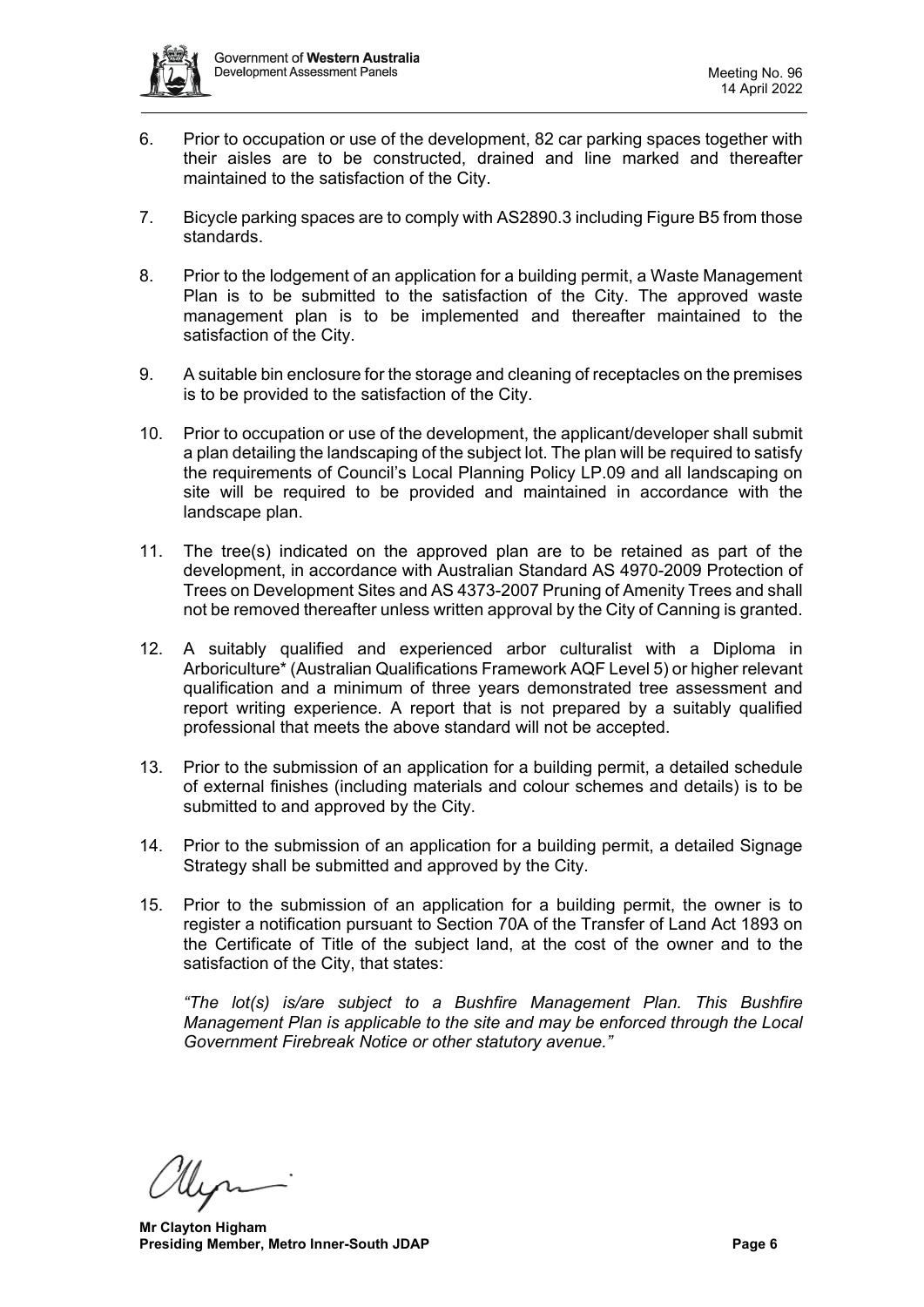

- 16. The recommendations set out in the Environmental Noise Impact Assessment March 2022 prepared by Herring Storer Acoustics are to be implemented and adhered to for the duration of the occupancy or use of the development, unless otherwise approved by the City.
- 17. The noise-sensitive development adjacent to a major transport corridor must implement measures to ameliorate the impact of transport noise. The development is to comply with WAPC *State Planning Policy 5.4 Road and Rail Noise* and implement the Acoustic Report, Reference 28533-2-21402, dated October 2021 prepared by Herring Storer Acoustics.
- 18. A noise report (including ground truthing of noise emissions) is to be submitted by an accredited acoustic consultant, within 3 months of the development commencing that confirms noise from the development complies with the Environmental Protection (Noise) Regulations 1997, to the satisfaction of the City. This report shall be at the applicant's cost.
- 19. A notification, pursuant to Section 70A of the *Transfer of Land Act 1893* is to be placed on the Certificate of Title of Lot 1818. The notification is to state as follows:

'*The lot is situated in the vicinity of a transport corridor and is currently affected or may in future be affected by transport noise*.'

- 20. Stormwater from all roofed and paved areas must be collected and contained on site via soakwells. Stormwater must not affect or be allowed to flow onto or into any other property. Drainage systems must be in accordance with the Building Code of Australia.
- 21. Prior to lodgement of an application for a building permit, a Certified stormwater management plan is to be submitted to the satisfaction of the City. The approved stormwater management system is to be implemented and thereafter maintained to the satisfaction of the City.
- 22. Prior to the commencement of any site or construction works, detailed plans and specifications for all works within the road reserve are to be submitted by and at the cost of the owner/developer to the satisfaction of the City, including
	- (i) The construction of footpath in the Wilfred Road road reserve; and
	- (ii) Construction of footpath connection between the proposed development and the external footpath network in the Ranford Road road reserve.
- 23. Prior to the occupation or use of the development, the approved works within the road reserve are to be implemented by and at the cost of the owner/developer to the satisfaction of the City.
- 24. Occupancy of the child care premises is to be restricted to a maximum of 75 children and 14 staff members at any one time.
- 25. The hours of operation are to be restricted to 7am and 7pm from Monday to Friday and 8am to 1pm Saturday with occupation or use of outdoor play areas not to commence until after 7.00am on weekdays.

**Mr Clayton Higham Presiding Member, Metro Inner-South JDAP Page 7 Page 7**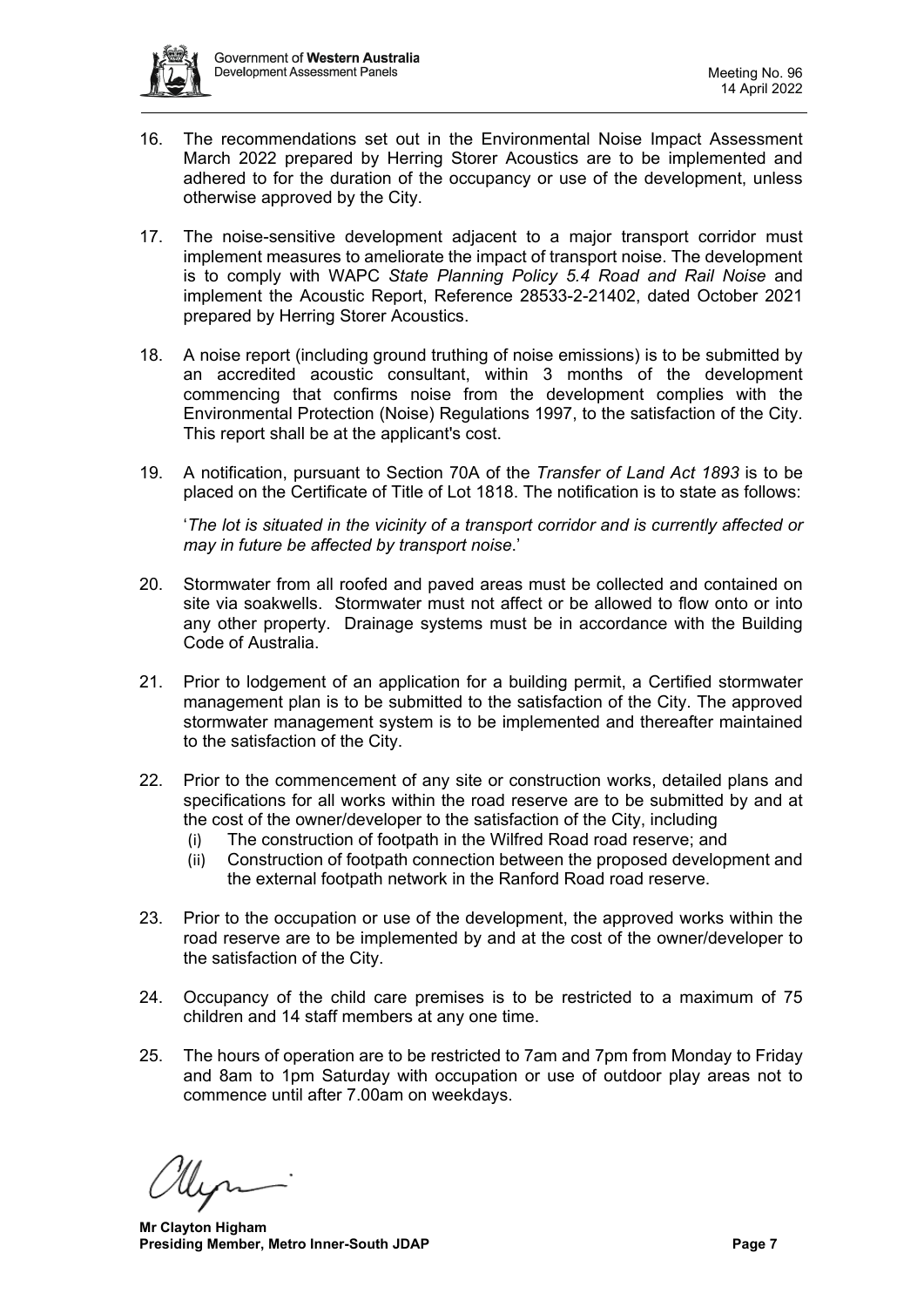

26. Prior to lodgment of an application for a building permit, a revised Transport Impact Statement is required to be submitted to the satisfaction of the City of Canning.

# **Advice Notes**

- 1. The development the subject of this approval is valid for a period of 4 years, from the date of the determination, to reflect the additional two years provided for in the Clause 78H Notice of Exemption from Planning Requirements during State of Emergency issues by the Minister for planning on 30 April 2020.
- 2. Where an approval has so lapsed, no development must be carried out without the further approval of the local government having first being sought and obtained.
- 3. The development is to comply with the Food Act 2008, the Food Regulations 2009, the Australia New Zealand Food Standards Code and the Australian Standard AS4674:2004 Design, construction and fit-out of food premises.
- 4. A completed 'Food Business Notification and registration Form' and detailed fit-out plans, including elevations, are to be submitted to the City following Development Approval showing all fixtures, fittings and finishes. Please contact the City's Environmental Health Services on 9231 0503 or visit the City's Website for a 'Food Business Notification and Registration Form'.
- 5. The development shall comply with the Health (Public Buildings) Regulations 1992. The premises must be registered as a Public Building with the City of Canning and an inspection of the property shall be completed and Maximum Accommodation Certificate issued prior to use of the premises. Please liaise with the City's Environmental Health Services on 9231 0503 for further detailed information and associated fees.
- 6. In relation to Condition 10, the required trees are to be planted in accordance with the approved landscape plan/approved development plans (select as applicable). New trees are to be of a size which requires planting in a 90 litre or larger container and are to be of a minimum 2 metres height and 2 years age at the time of planting. Tree stock is to be selected in accordance with Australian Standard 2303:2015 - Tree Stock for Landscape Use.
- 7. The City require the retention of the WA Christmas tree (Nuytsia floribunda) and adjacent Banksia tree as shown on the plan in accordance with AS 4970-2009 - Protection of trees on development sites. Further management of the tree is to comply with AS 4373-2007 - Pruning of Amenity Trees.
- 8. This approval does not authorise the demolition of the existing buildings on site. A Demolition Permit must be obtained from the City prior to the removal/demolition of the existing buildings.
- 9. The proponent is to submit a set of the approved plans to the Fire and Emergency Services Authority of Western Australia (FESA) for assessment. For further information in this regard contact FESA on 9336 9300.

**Mr Clayton Higham Presiding Member, Metro Inner-South JDAP Page 8**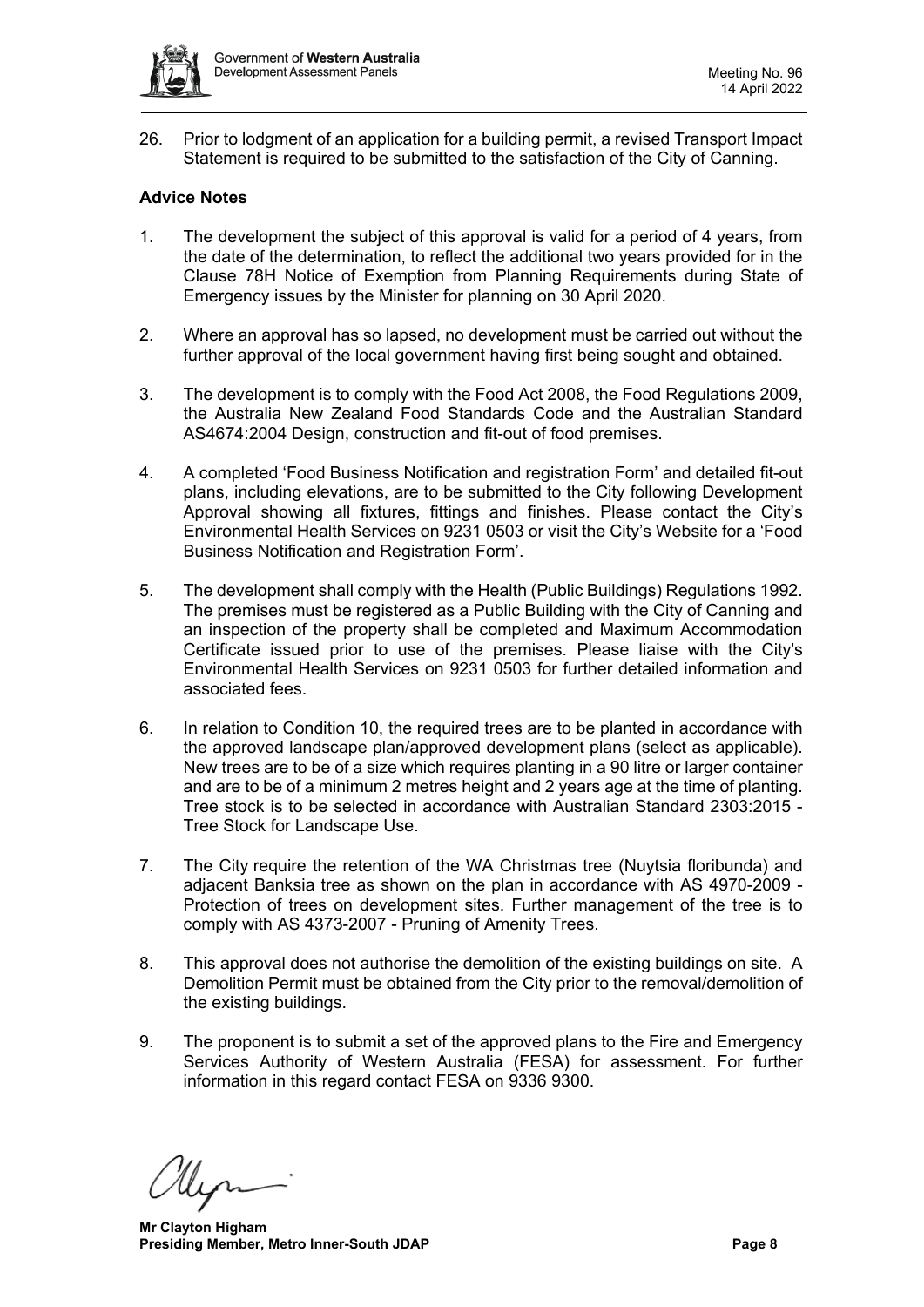

- 10. This Development Application does not authorise construction of a crossover. An application to construct a crossover must be made to the City on the prescribed form, accompanied by a site plan clearly showing the design, dimensions and specifications of the proposed crossover and an application fee. Please go to the City's website for more information or contact the City's Development Engineer.
- 11. The proposed development is to comply with the provisions of the Building Code of Australia and any other requirements of the City's Health and Building Departments.
- 12. This approval does not authorise the commencement of any building works. The applicant is advised that a building permit must be obtained prior to the commencement of any works. To obtain a building permit it will be necessary to submit documentation in compliance with the Building Regulations, including plans incorporating all conditions of this approval, specifications and structural drawings.

# **AMENDING MOTION 1**

The following amendments were made en bloc:

**Moved by:** Deputy Mayor Ben Kunze **Seconded by:** Mayor Patrick Hall

**(i)** That Condition No. 4 be amended to read as follows:

*Prior to lodgement of an application for a building permit, a detailed plan for the proposed new car parking spaces together with their aisles are to be prepared in compliance with AS2890.1 and AS2890.6 submitted to the satisfaction of the City of Canning.* 

**REASON: To ensure that the ACROD bays are designed and installed in accordance with the Australian Standards.**

**(ii)** That Condition No. 14 be amended to read as follows:

*Prior to the submission of an and approval by the City for an Occupancy Permit, application for a building permit, a detailed Signage Strategy shall be submitted and approved by the City.*

**REASON: To allow for a more appropriate timeframe.**

Men

**Mr Clayton Higham Presiding Member, Metro Inner-South JDAP Page 9 Page 9**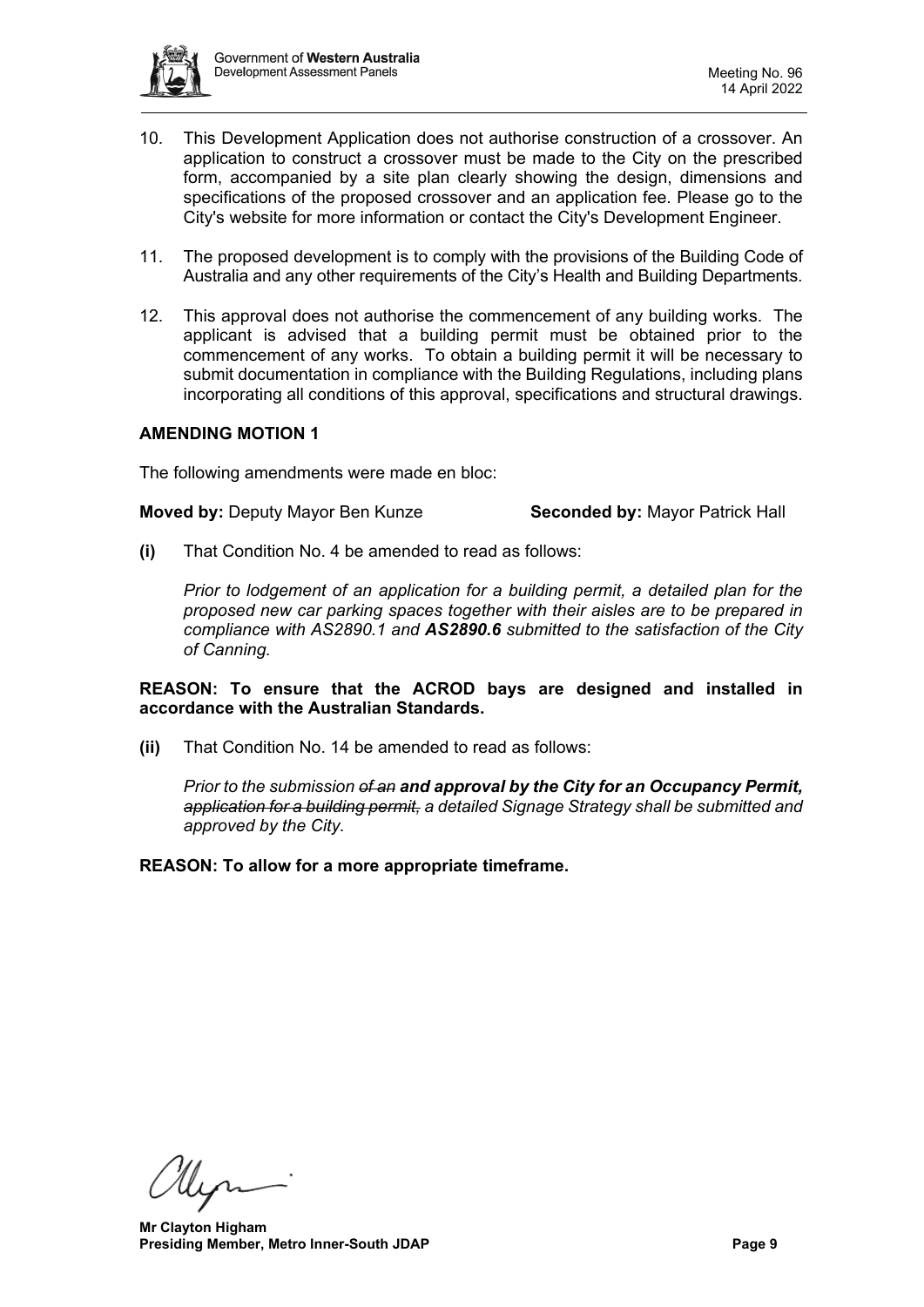

**(iii)** That Condition No. 15 be amended to read as follows:

*Prior to the submission of an and approval by the City for an Occupancy Permit, application for a building permit, the owner is to register a notification pursuant to Section 70A of the Transfer of Land Act 1893 on the Certificate of Title of the subject land, at the cost of the owner and to the satisfaction of the City, that states:*

*The lot(s) is/are subject to a Bushfire Management Plan. The Bushfire Management Plan is applicable to the site and may be enforced through the Local Government Firebreak Notice or other statutory avenue'.* 

### **REASON: To allow for a more appropriate timeframe.**

**(iv)** That Condition No. 25 be amended to read as follows:

*The hours of operation for the proposed child care premises are to be restricted to 7am and to 7pm from Monday to Friday and 8am to 1pm Saturday with occupation or use of outdoor play areas not to commence until after 7.00am on weekdays.*

### **REASON: To correct a typographical error.**

**The Amending Motion was put and CARRIED UNANIMOUSLY.**

### **AMENDING MOTION 2**

The following amendments were made en bloc:

#### **Moved by:** Ms Rachel Chapman **Seconded by:** Mr John Syme

(i) That Condition No. 12 be amended to read as follows:

*A suitably qualified and experienced arbor culturalist with a Diploma in Arboriculture\* (Australian Qualifications Framework AQF Level 5) or higher relevant qualification and a minimum of three years demonstrated tree assessment and report writing experience is to prepare an arborist A report to ensure the health of existing trees are properly assessed to the satisfaction of the City. that is not prepared by a suitably qualified professional that meets the above standard will not be accepted.*

**REASON: The modifications to the condition were to clarify that a report was required to be prepared to the City's satisfaction.**

llen

**Mr Clayton Higham Presiding Member, Metro Inner-South JDAP Page 10 Page 10**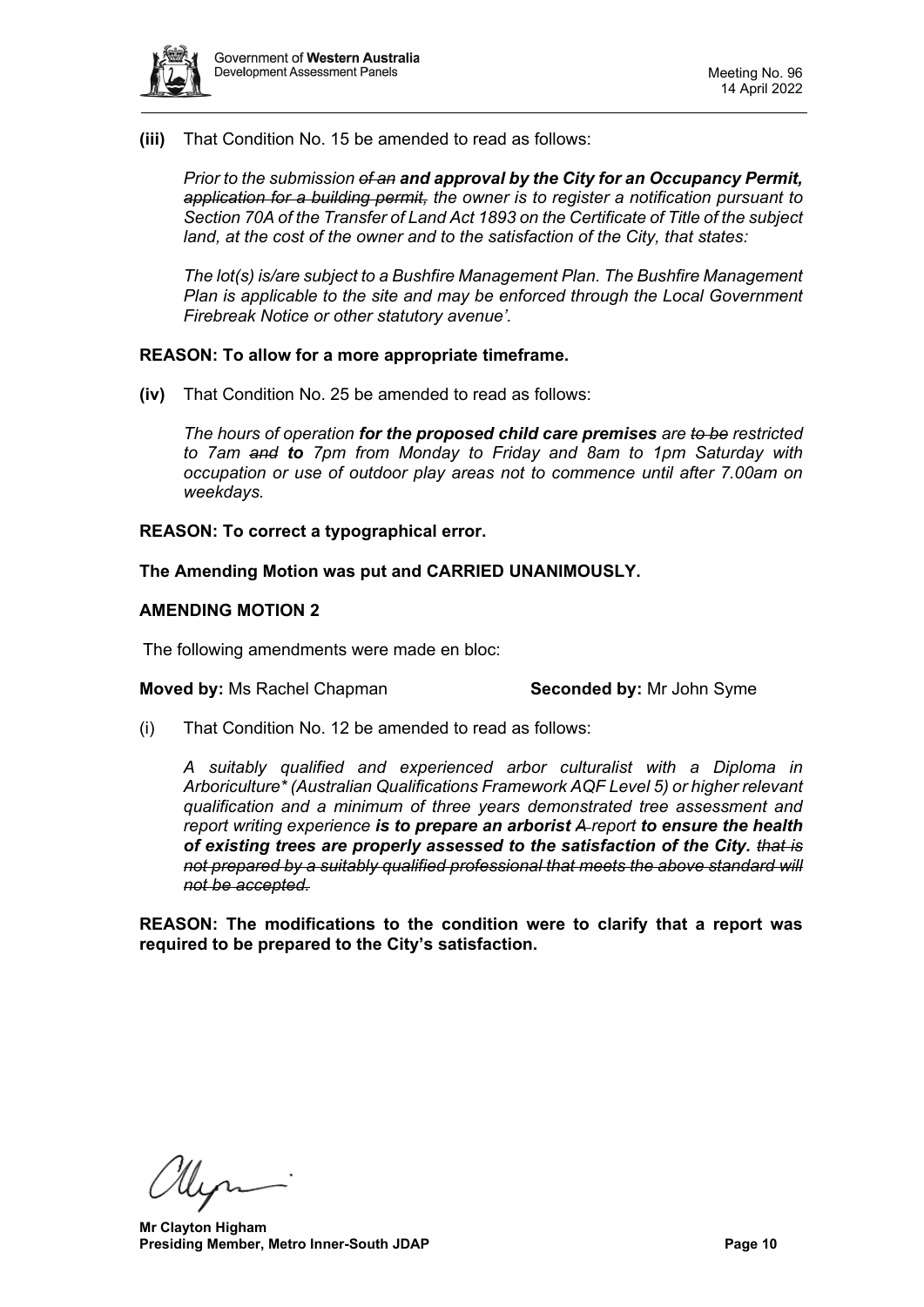

(ii) That Condition No. 25 be amended to read as follows:

*Prior to lodgment of an application for a building permit, a revised Transport Impact Statement is required to be submitted to the satisfaction of the City of Canning, to address access design and traffic movement through the site.* 

**REASON: To clarify the intention of the request for a revised transport impact statement.**

**The Amending Motion was put and CARRIED UNANIMOUSLY.**

#### **AMENDING MOTION 3**

**Moved by:** Mr John Syme **Seconded by:** Ms Rachel Chapman

That Condition No. 25 be deleted and the remaining conditions be renumbered accordingly.

#### **The Amending Motion was put and LOST. (4/1)**

- For: Mr John Syme
- Against: Mr Clayton Higham Ms Rachel Chapman Mayor Patrick Hall Deputy Mayor Ben Kunze

Myr-

**Mr Clayton Higham Presiding Member, Metro Inner-South JDAP Page 11 Page 11**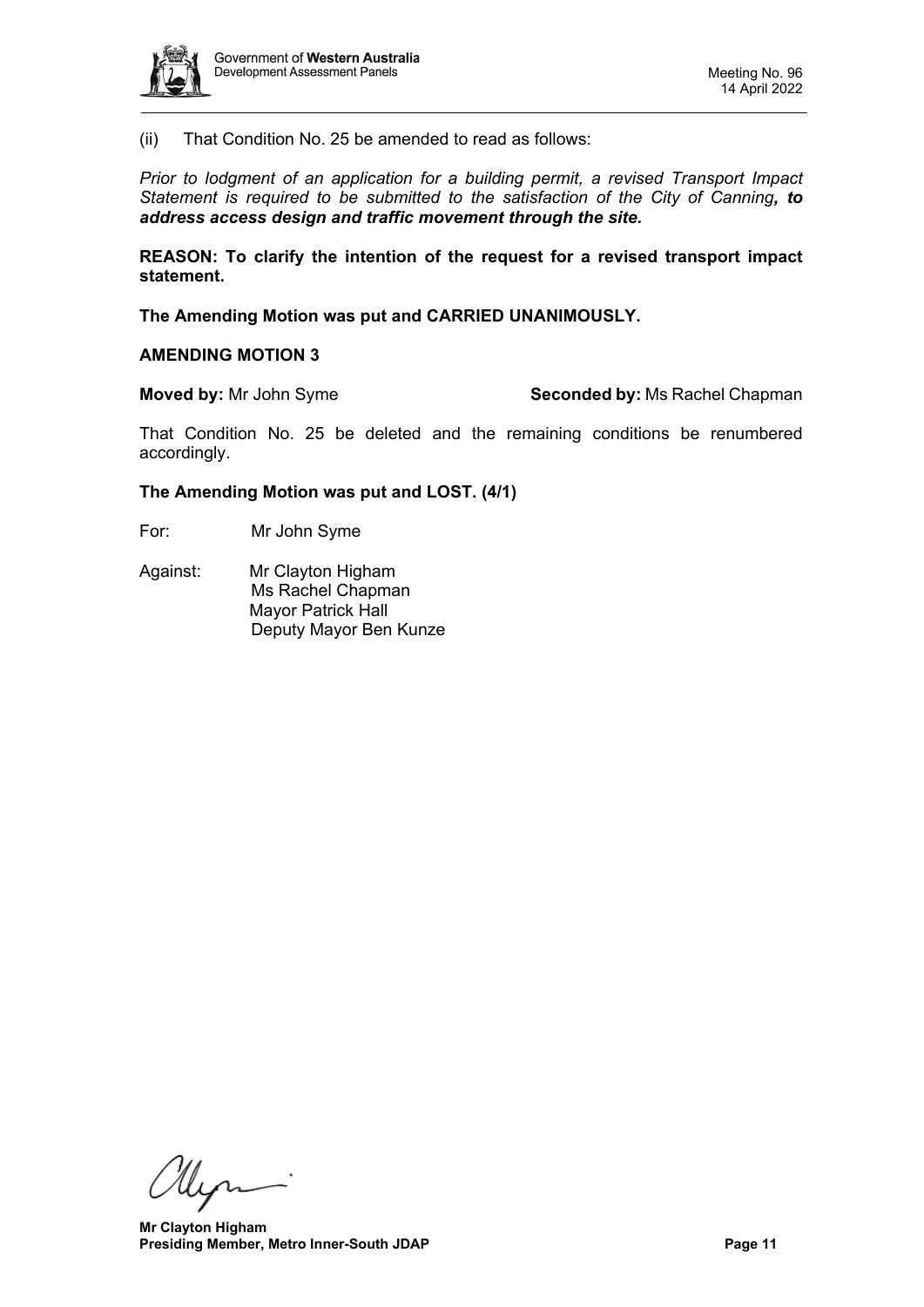

# **REPORT RECOMMENDATION (AS AMENDED)**

That the Metro Inner South Joint Development Assessment Panel resolves to:

- 1. **Accept** that the DAP Application reference DAP/21/02105 is appropriate for consideration as a "Child Care Premises, Medical Centre and Recreation – Private to Existing Veterinary Centre" land use and compatible with the objectives of the zoning table in accordance with Clause 3.1 of the City of Canning Local Planning Scheme No. 42;
- 2. **Approve** DAP Application reference DAP/21/02105 and accompanying plans (Attachment 2 in accordance with Clause 68 of Schedule 2) in accordance with Clause 68 of Schedule 2 (Deemed Provisions) of the *Planning and Development (Local Planning Schemes) Regulations 2015*, and the provisions of Clause 4.18 of the City of Canning Local Planning Scheme No. 42, subject to the following conditions:

### **Conditions**

- 1. Pursuant to clause 26 of the Metropolitan Region Scheme, this approval is deemed to be an approval under clause 24(1) of the Metropolitan Region Scheme.
- 2. This decision constitutes planning approval only and is valid for a period of 4 years from the date of approval. If the subject development is not substantially commenced within the specified period, the approval shall lapse and be of no further effect.
- 3. The development is to comply in all respects with the stamped approved plans.
- 4. Prior to lodgement of an application for a building permit, a detailed plan for the proposed new car parking spaces together with their aisles are to be prepared in compliance with AS2890.1 and AS2890.6 submitted to the satisfaction of the City of Canning.
- 5. Prior to the occupation or use of the development, car parking spaces together with their aisles are to be constructed, drained and line marked and thereafter maintained to the satisfaction of the City.
- 6. Prior to occupation or use of the development, 82 car parking spaces together with their aisles are to be constructed, drained and line marked and thereafter maintained to the satisfaction of the City.
- 7. Bicycle parking spaces are to comply with AS2890.3 including Figure B5 from those standards.
- 8. Prior to the lodgement of an application for a building permit, a Waste Management Plan is to be submitted to the satisfaction of the City. The approved waste management plan is to be implemented and thereafter maintained to the satisfaction of the City.

llin

**Mr Clayton Higham Presiding Member, Metro Inner-South JDAP Page 12 Page 12**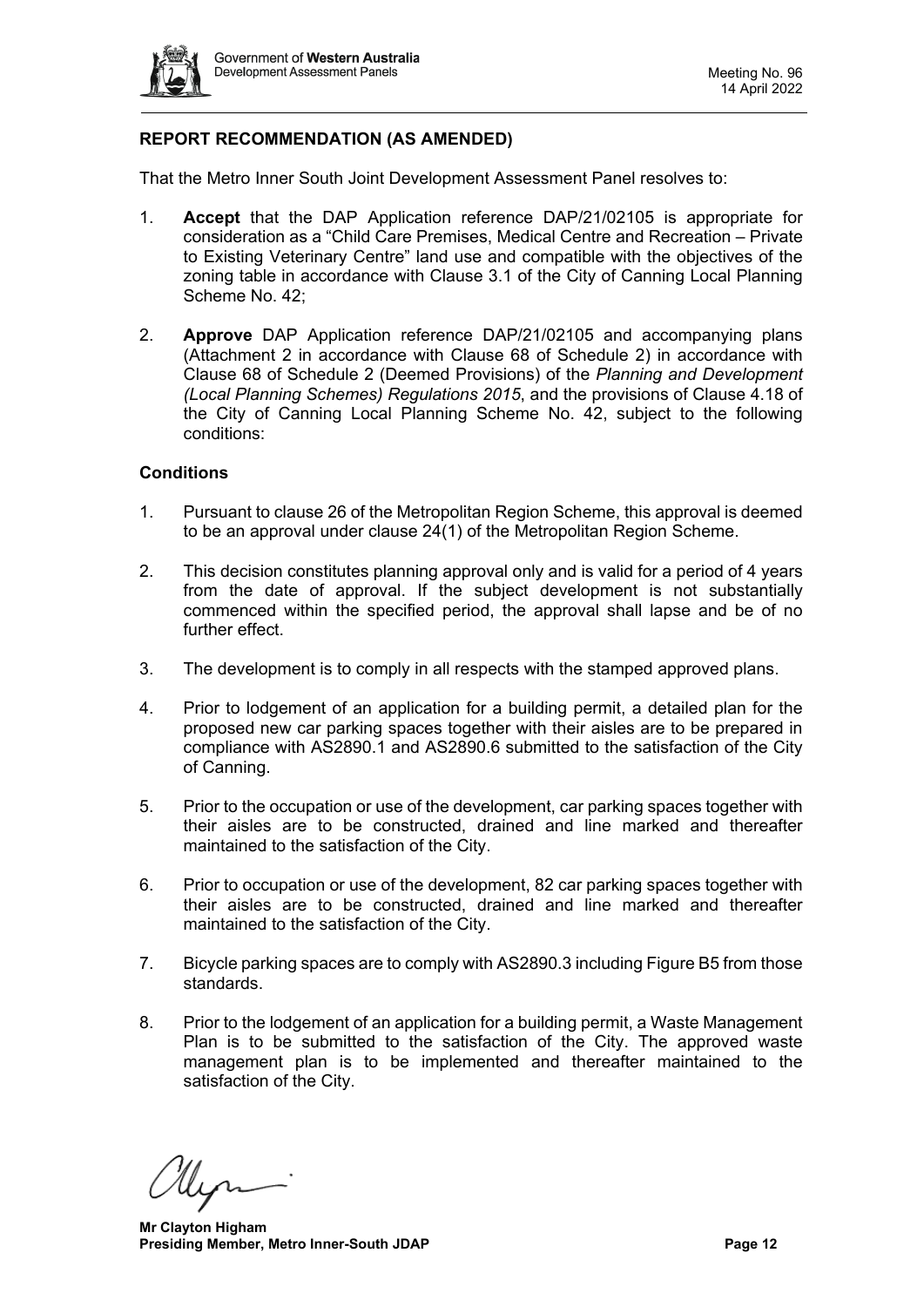

- 9. A suitable bin enclosure for the storage and cleaning of receptacles on the premises is to be provided to the satisfaction of the City.
- 10. Prior to occupation or use of the development, the applicant/developer shall submit a plan detailing the landscaping of the subject lot. The plan will be required to satisfy the requirements of Council's Local Planning Policy LP.09 and all landscaping on site will be required to be provided and maintained in accordance with the landscape plan.
- 11. The tree(s) indicated on the approved plan are to be retained as part of the development, in accordance with Australian Standard AS 4970-2009 Protection of Trees on Development Sites and AS 4373-2007 Pruning of Amenity Trees and shall not be removed thereafter unless written approval by the City of Canning is granted.
- 12. A suitably qualified and experienced arbor culturalist with a Diploma in Arboriculture\* (Australian Qualifications Framework AQF Level 5) or higher relevant qualification and a minimum of three years demonstrated tree assessment and report writing experience *is to prepare an arborist to ensure the health of existing trees are properly assessed to the satisfaction of the City*.
- 13. Prior to the submission of an application for a building permit, a detailed schedule of external finishes (including materials and colour schemes and details) is to be submitted to and approved by the City.
- 14. Prior to the submission and approval by the City for an Occupancy Permit, a detailed Signage Strategy shall be submitted and approved by the City.
- 15. Prior to the submission and approval by the City for an Occupancy Permit, the owner is to register a notification pursuant to Section 70A of the Transfer of Land Act 1893 on the Certificate of Title of the subject land, at the cost of the owner and to the satisfaction of the City, that states:

The lot(s) is/are subject to a Bushfire Management Plan. The Bushfire Management Plan is applicable to the site and may be enforced through the Local Government Firebreak Notice or other statutory avenue'.

- 16. The recommendations set out in the Environmental Noise Impact Assessment March 2022 prepared by Herring Storer Acoustics are to be implemented and adhered to for the duration of the occupancy or use of the development, unless otherwise approved by the City.
- 17. The noise-sensitive development adjacent to a major transport corridor must implement measures to ameliorate the impact of transport noise. The development is to comply with WAPC *State Planning Policy 5.4 Road and Rail Noise* and implement the Acoustic Report, Reference 28533-2-21402, dated October 2021 prepared by Herring Storer Acoustics.

**Mr Clayton Higham Presiding Member, Metro Inner-South JDAP Page 13 Page 13**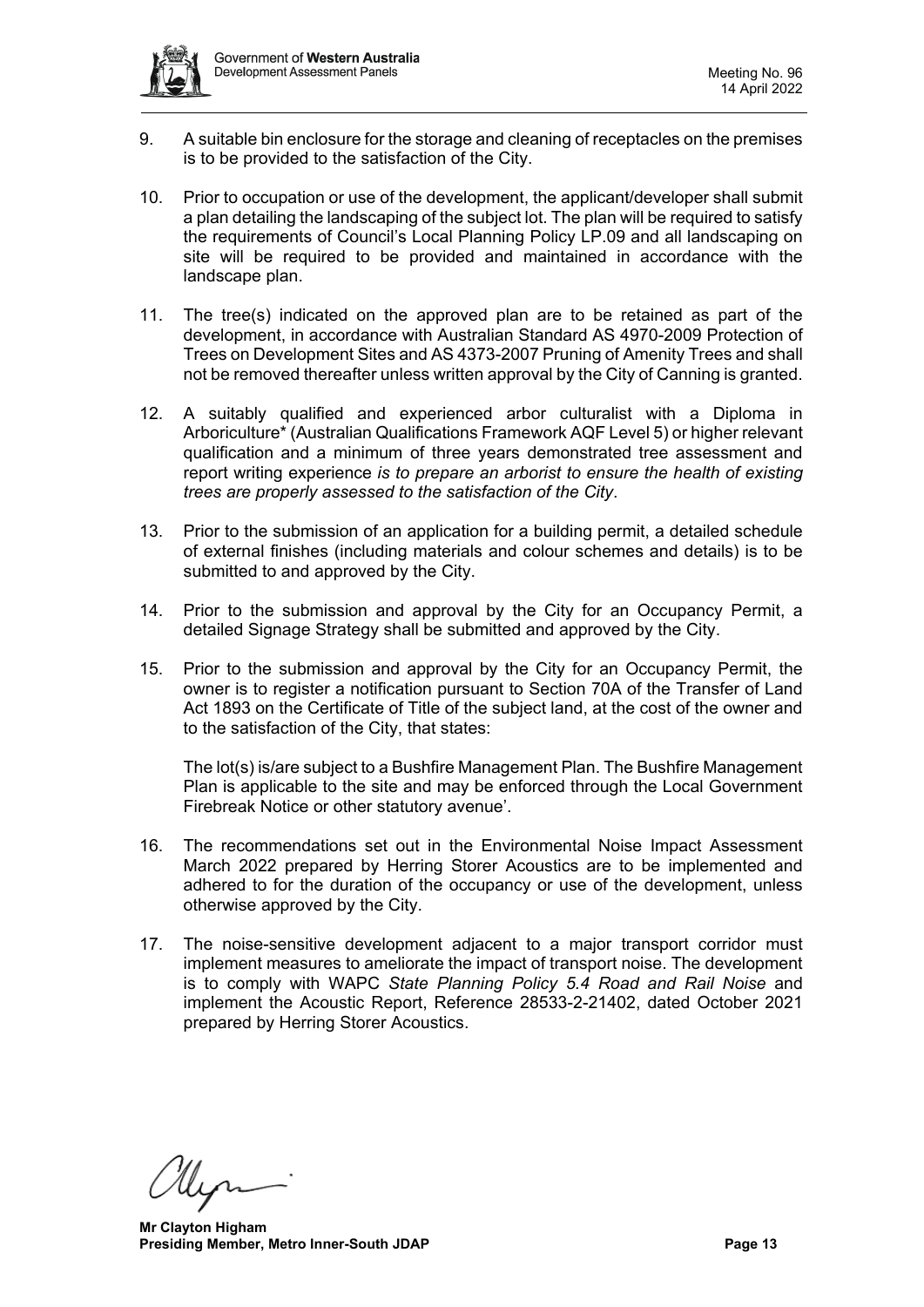

- 18. A noise report (including ground truthing of noise emissions) is to be submitted by an accredited acoustic consultant, within 3 months of the development commencing that confirms noise from the development complies with the Environmental Protection (Noise) Regulations 1997, to the satisfaction of the City. This report shall be at the applicant's cost.
- 19. A notification, pursuant to Section 70A of the *Transfer of Land Act 1893* is to be placed on the Certificate of Title of Lot 1818. The notification is to state as follows:

'*The lot is situated in the vicinity of a transport corridor and is currently affected or may in future be affected by transport noise*.'

- 20. Stormwater from all roofed and paved areas must be collected and contained on site via soakwells. Stormwater must not affect or be allowed to flow onto or into any other property. Drainage systems must be in accordance with the Building Code of Australia.
- 21. Prior to lodgement of an application for a building permit, a Certified stormwater management plan is to be submitted to the satisfaction of the City. The approved stormwater management system is to be implemented and thereafter maintained to the satisfaction of the City.
- 22. Prior to the commencement of any site or construction works, detailed plans and specifications for all works within the road reserve are to be submitted by and at the cost of the owner/developer to the satisfaction of the City, including
	- (i) The construction of footpath in the Wilfred Road road reserve; and
	- (ii) Construction of footpath connection between the proposed development and the external footpath network in the Ranford Road road reserve.
- 23. Prior to the occupation or use of the development, the approved works within the road reserve are to be implemented by and at the cost of the owner/developer to the satisfaction of the City.
- 24. Occupancy of the child care premises is to be restricted to a maximum of 75 children and 14 staff members at any one time.
- *25.* The hours of operation for the proposed child care premises are restricted to 7am to 7pm from Monday to Friday and 8am to 1pm Saturday with occupation or use of outdoor play areas not to commence until after 7.00am on weekday*s.*
- 26. Prior to lodgment of an application for a building permit, a revised Transport Impact Statement is required to be submitted to the satisfaction of the City of Canning.

**Mr Clayton Higham Presiding Member, Metro Inner-South JDAP Page 14 Page 14**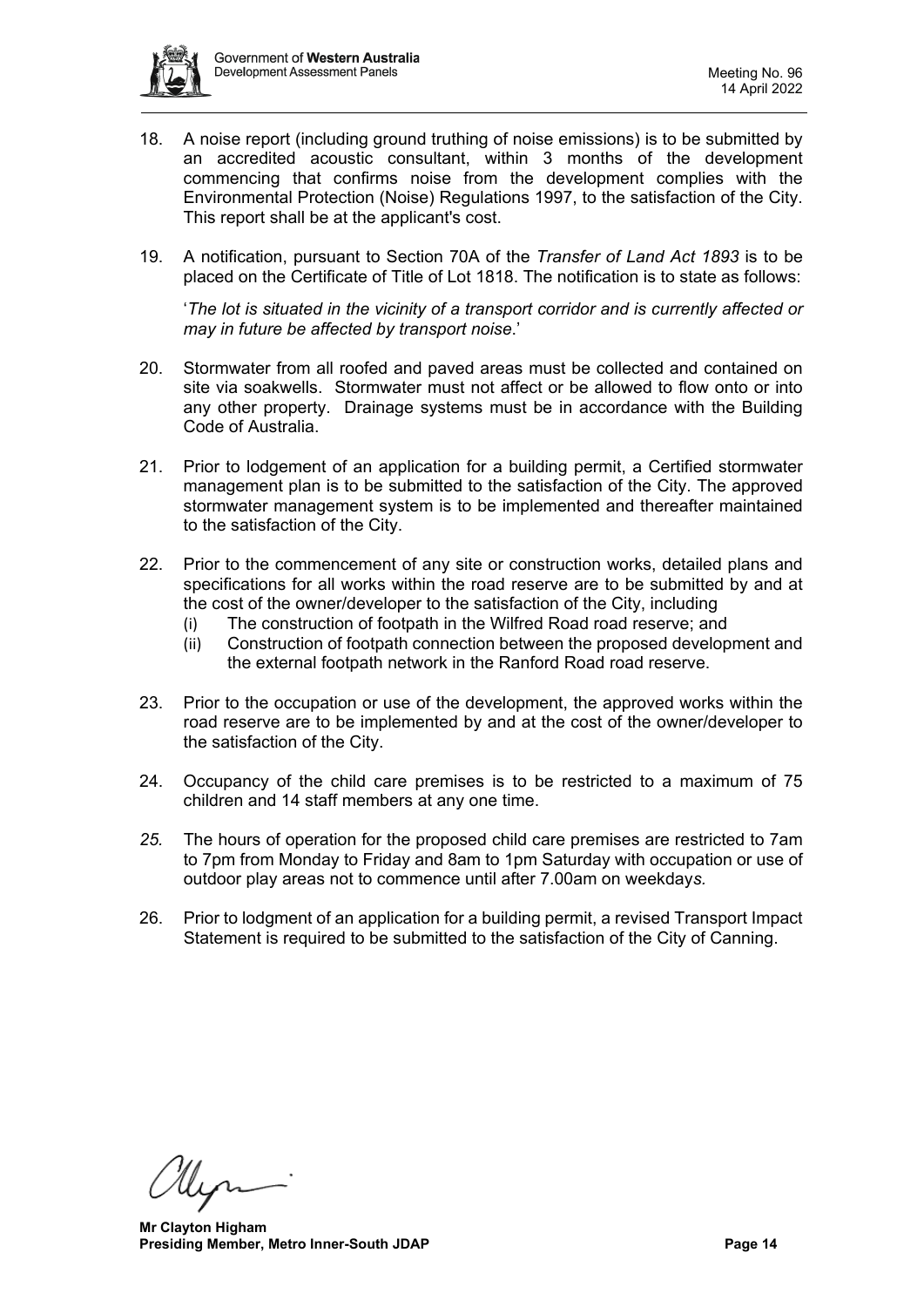

# **Advice Notes**

- 1. The development the subject of this approval is valid for a period of 4 years, from the date of the determination, to reflect the additional two years provided for in the Clause 78H Notice of Exemption from Planning Requirements during State of Emergency issues by the Minister for planning on 30 April 2020.
- 2. Where an approval has so lapsed, no development must be carried out without the further approval of the local government having first being sought and obtained.
- 3. The development is to comply with the Food Act 2008, the Food Regulations 2009, the Australia New Zealand Food Standards Code and the Australian Standard AS4674:2004 Design, construction and fit-out of food premises.
- 4. A completed 'Food Business Notification and registration Form' and detailed fit-out plans, including elevations, are to be submitted to the City following Development Approval showing all fixtures, fittings and finishes. Please contact the Citv's Environmental Health Services on 9231 0503 or visit the City's Website for a 'Food Business Notification and Registration Form'.
- 5. The development shall comply with the Health (Public Buildings) Regulations 1992. The premises must be registered as a Public Building with the City of Canning and an inspection of the property shall be completed and Maximum Accommodation Certificate issued prior to use of the premises. Please liaise with the City's Environmental Health Services on 9231 0503 for further detailed information and associated fees.
- 6. In relation to Condition 10, the required trees are to be planted in accordance with the approved landscape plan/approved development plans (select as applicable). New trees are to be of a size which requires planting in a 90 litre or larger container and are to be of a minimum 2 metres height and 2 years age at the time of planting. Tree stock is to be selected in accordance with Australian Standard 2303:2015 - Tree Stock for Landscape Use.
- 7. The City require the retention of the WA Christmas tree (Nuytsia floribunda) and adjacent Banksia tree as shown on the plan in accordance with AS 4970-2009 - Protection of trees on development sites. Further management of the tree is to comply with AS 4373-2007 - Pruning of Amenity Trees.
- 8. This approval does not authorise the demolition of the existing buildings on site. A Demolition Permit must be obtained from the City prior to the removal/demolition of the existing buildings.
- 9. The proponent is to submit a set of the approved plans to the Fire and Emergency Services Authority of Western Australia (FESA) for assessment. For further information in this regard contact FESA on 9336 9300.

**Mr Clayton Higham Presiding Member, Metro Inner-South JDAP Page 15 Page 15**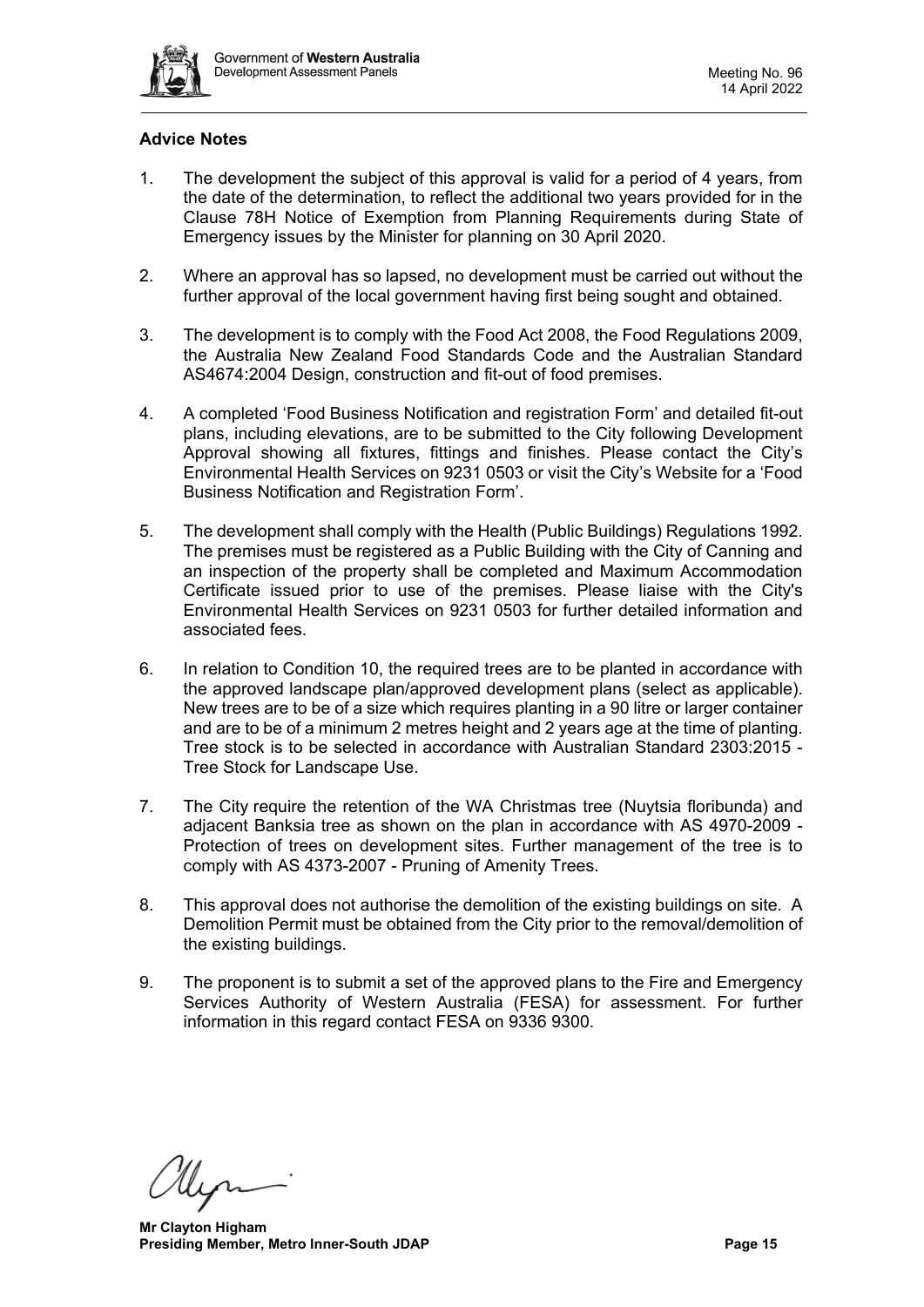

- 10. This Development Application does not authorise construction of a crossover. An application to construct a crossover must be made to the City on the prescribed form, accompanied by a site plan clearly showing the design, dimensions and specifications of the proposed crossover and an application fee. Please go to the City's website for more information or contact the City's Development Engineer.
- 11. The proposed development is to comply with the provisions of the Building Code of Australia and any other requirements of the City's Health and Building Departments.
- 12. This approval does not authorise the commencement of any building works. The applicant is advised that a building permit must be obtained prior to the commencement of any works. To obtain a building permit it will be necessary to submit documentation in compliance with the Building Regulations, including plans incorporating all conditions of this approval, specifications and structural drawings.

### **The Report Recommendation (as amended) was put and CARRIED UNANIMOUSLY.**

**REASON: The proposed development was considered to satisfactorily address the planning framework and was considered an appropriate development for the location.**

*Mayor Patrick Hall left the panel at 10:05am. Cr Ben Kunze left the panel at 10:05am. Cr Nicholas Pazolli joined the panel at 10:05am. Cr Matthew Woodall joined the panel at 10:05am.*

**Mr Clayton Higham Presiding Member, Metro Inner-South JDAP Page 16 Page 16**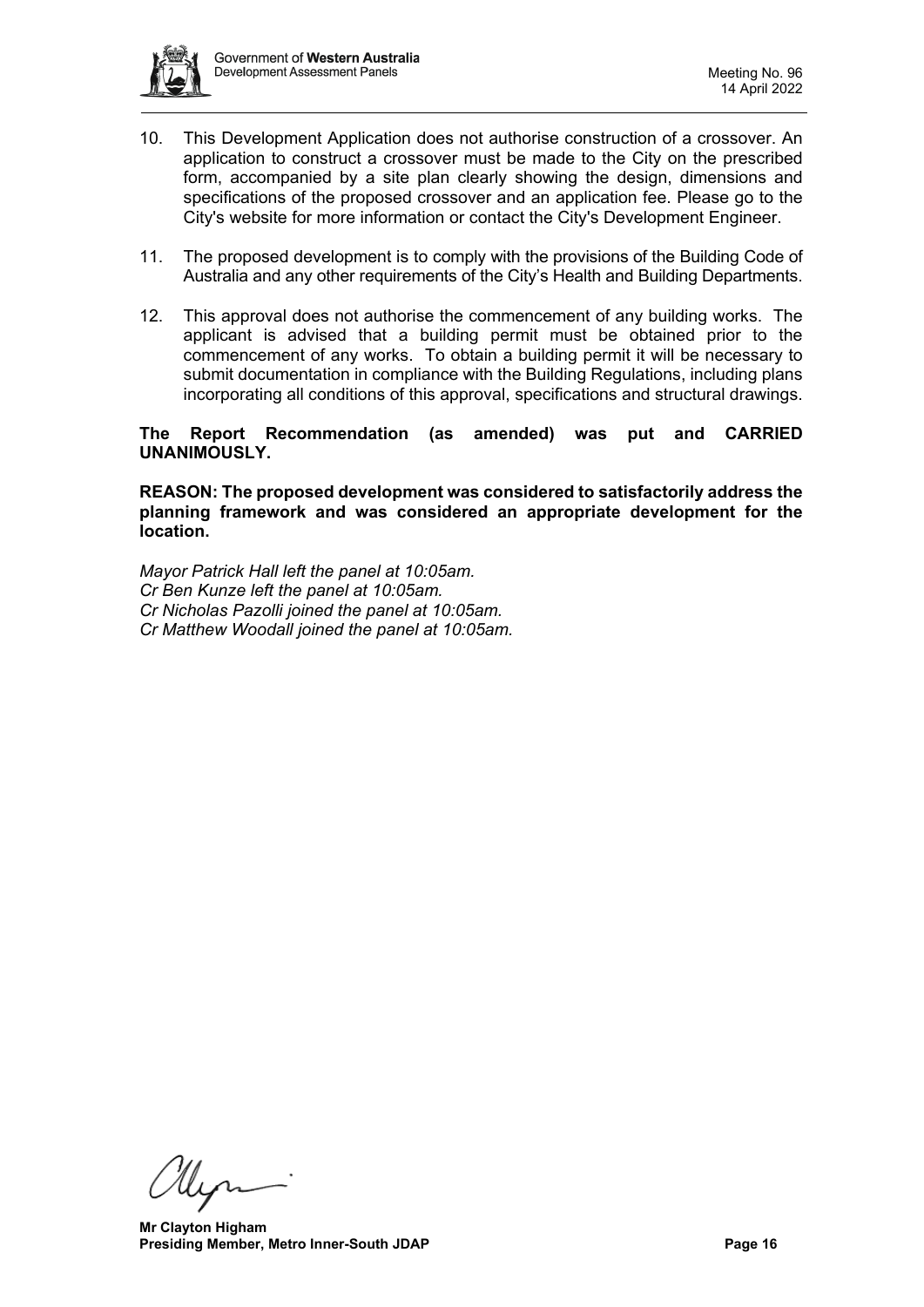

# **8.2 Lot 300 (No.3) Worley Street, Willagee**

<span id="page-16-0"></span>

| Development Description: | <b>Proposed Child Care Premises</b>     |
|--------------------------|-----------------------------------------|
| Applicant:               | Mr Alan Stewart, Stewart Urban Planning |
| Owner:                   | Land Holding Three Pty Ltd              |
| Responsible Authority:   | City of Melville                        |
| DAP File No:             | DAP/21/02152                            |

#### **REPORT RECOMMENDATION**

**Moved by:** Cr Nicholas Pazolli **Seconded by:** Cr Matthew Woodall

That the Metro Inner-South Joint Development Assessment Panel resolves to:

**Refuse** DAP Application reference DAP/21/02152 and accompanying plans Site Plan, Ground Floor Plan, Upper Floor Plan, Roof Plan and Elevations dated 22 March 2022 in accordance with Clause 68 of Schedule 2 (Deemed Provisions) of the *Planning and Development (Local Planning Schemes) Regulations 2015* and the provisions of the City of Melville Planning Scheme No. 6, for the following reasons:

- 1. The Council has previously resolved (Amendment No 13 to Local Planning Scheme No 6, Child Care Premises) to exclude Child Care Centres on Primary Regional Roads and this this proposal abuts Leach Highway.
- 2. Page 14 of RAR acknowledges the advertisement of the amendment to Local Planning Scheme 6 to prohibit Child Care Centres on Leach Highway and that this should be taken into account in the deemed to comply provisions. As a seriously entertained proposal the proposed amendment should be given consideration.

#### **The Report Recommendation was put and LOST (3/2).**

- For: Cr Nicholas Pazolli Cr Matthew Woodall
- Against: Mr Clayton Higham Ms Rachel Chapman Mr John Syme

**REASON: The majority of panel members did not accept the reasons as presented were sufficient to warrant a refusal and believed that the proposed development met the requirements of the current planning framework.**

Her

**Mr Clayton Higham Presiding Member, Metro Inner-South JDAP Page 17 Page 17**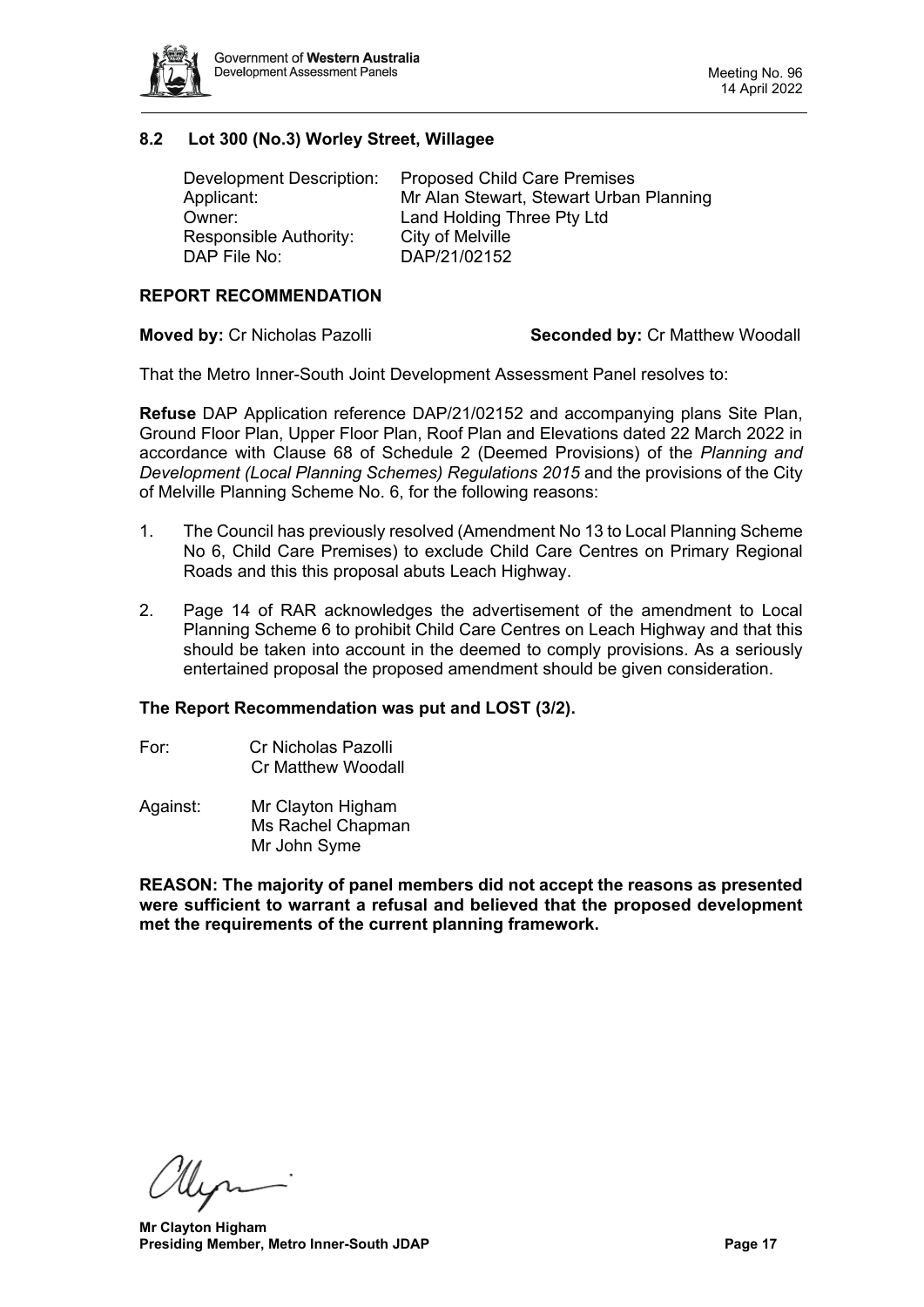

# **ALTERNATE MOTION**

**Moved by:** Mr John Syme **Seconded by:** Ms Rachel Chapman

*With the agreement of the mover and seconder the following amendments were made to the report recommendation;*

(i) That a new Condition No.1 be added and the remaining conditions be renumbered accordingly.

*Pursuant to clause 26 of the Metropolitan Region Scheme, this approval is deemed to be an approval under clause 24(1) of the Metropolitan Region Scheme.*

**REASON: To ensure that the development was approved under the MRS as well as the LPS.**

(ii) That the last paragraph of Condition No. 16 (now Condition No. 17) be amended to read as follows:

*Once approved, constructed construction shall proceed in accordance with the Construction Management Plan to the satisfaction of the City. The approved Construction Management Plan may be made publicly available.*

#### **REASON: To correct a typographical error.**

It is recommended that the Metro Inner-South JDAP resolves to:

1. **Approve** DAP Application reference DAP/21/02152 and accompanying plans (attachment Site Plan, Ground Floor Plan, Upper Floor Plan, Roof Plan and Elevations dated 22 March 2022) in accordance with Clause 68 of Schedule 2 (Deemed Provisions) of the *Planning and Development (Local Planning Schemes) Regulations 2015,* and the provisions of the City of Melville Local Planning Scheme No. 6, subject to the following conditions:

#### **Conditions**

- 1. Pursuant to clause 26 of the Metropolitan Region Scheme, this approval is deemed to be an approval under clause 24(1) of the Metropolitan Region Scheme.
- 2. The development the subject of this approval must comply with the approved plans at all times unless otherwise approved in writing by the City.
- 3. All stormwater generated on site is to be retained on site.
- 4. Prior to the initial occupation of the development, the external surface of the retaining walls which are visible from the adjoining properties shall, as a minimum, be finished to a clean face brick standard, to the satisfaction of the City

llen

**Mr Clayton Higham Presiding Member, Metro Inner-South JDAP Page 18 Page 18**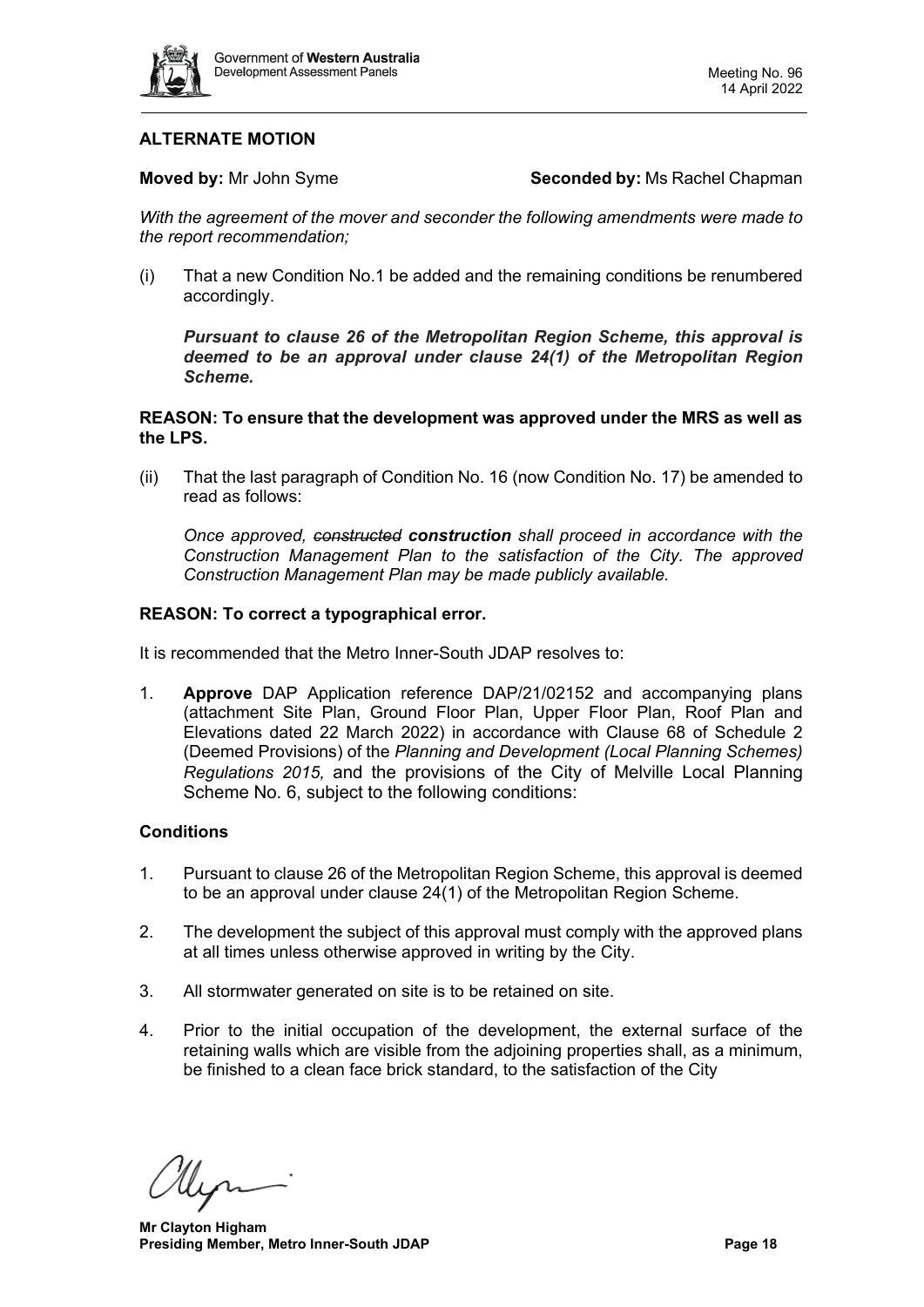

- 5. A maximum of 79 children and 15 staff are permitted on site unless otherwise approved in writing, to the satisfaction of the City.
- 6. The centre shall only operate between the hours of 6:30am and 7:00pm Monday to Friday, to the satisfaction of the City.
- 7. Any roof mounted or freestanding plant or equipment shall be located and/or screened so as not to be visible from the surrounding streets prior to the initial occupation of the development to the satisfaction of the City.
- 8. Prior to the initial occupation of the development, all unused crossovers shall be removed and the kerbing and road verge reinstated at the owners cost to the satisfaction of the City.
- 9. Prior to commencement of construction a crossover application shall be submitted to and approved in writing by the City's Technical Services department. The crossover shall be designed in accordance with the approved plans to be;
	- A maximum width of 6m;
	- Located a minimum of 2m away from the outside of the trunk of any street tree; and
	- A minimum of 1m from any existing street infrastructure.

The crossover is to be constructed prior to the initial occupation of the development in accordance with the City's specifications, to the satisfaction of the City.

- 10. Prior to the initial occupation of the development, bicycle parking facilities for four bicycles shall be provided in accordance with Australian Standard AS 2890.3, to the satisfaction of the City. The facilities shall thereafter be retained for the life of the development.
- 11. Prior to the commencement of works, details of the exterior colours, materials and finishes are to be submitted and approved in writing, by the City. The development shall thereafter be constructed in accordance with those approved details.
- 12. Where a driveway meets the street, walls or fencing within sight line areas are to meet the requirements contained under clause 5 of Local Planning Policy *LPP3.1 Residential Development*, to the satisfaction of the City.
- 13. Prior to the initial occupation of the development, certification from a qualified acoustic consultant shall be provided to demonstrate that the development, including acoustic fencing has been built in compliance with the recommendations and assumptions in the Eco Acoustics Assessment dated 1 March 2022 to the satisfaction of the City.
- 14. Prior to the initial occupation of the development, vehicular parking including all parking bays manoeuvring areas, driveway and points of ingress and egress is to be provided in accordance with the approved plans and Traffic Impact Statement prepared by i3 Consultants WA dated 15 December 2021. to the satisfaction of the City. The bays shall thereafter be retained for the life of the development.

**Mr Clayton Higham Presiding Member, Metro Inner-South JDAP Page 19 Page 19**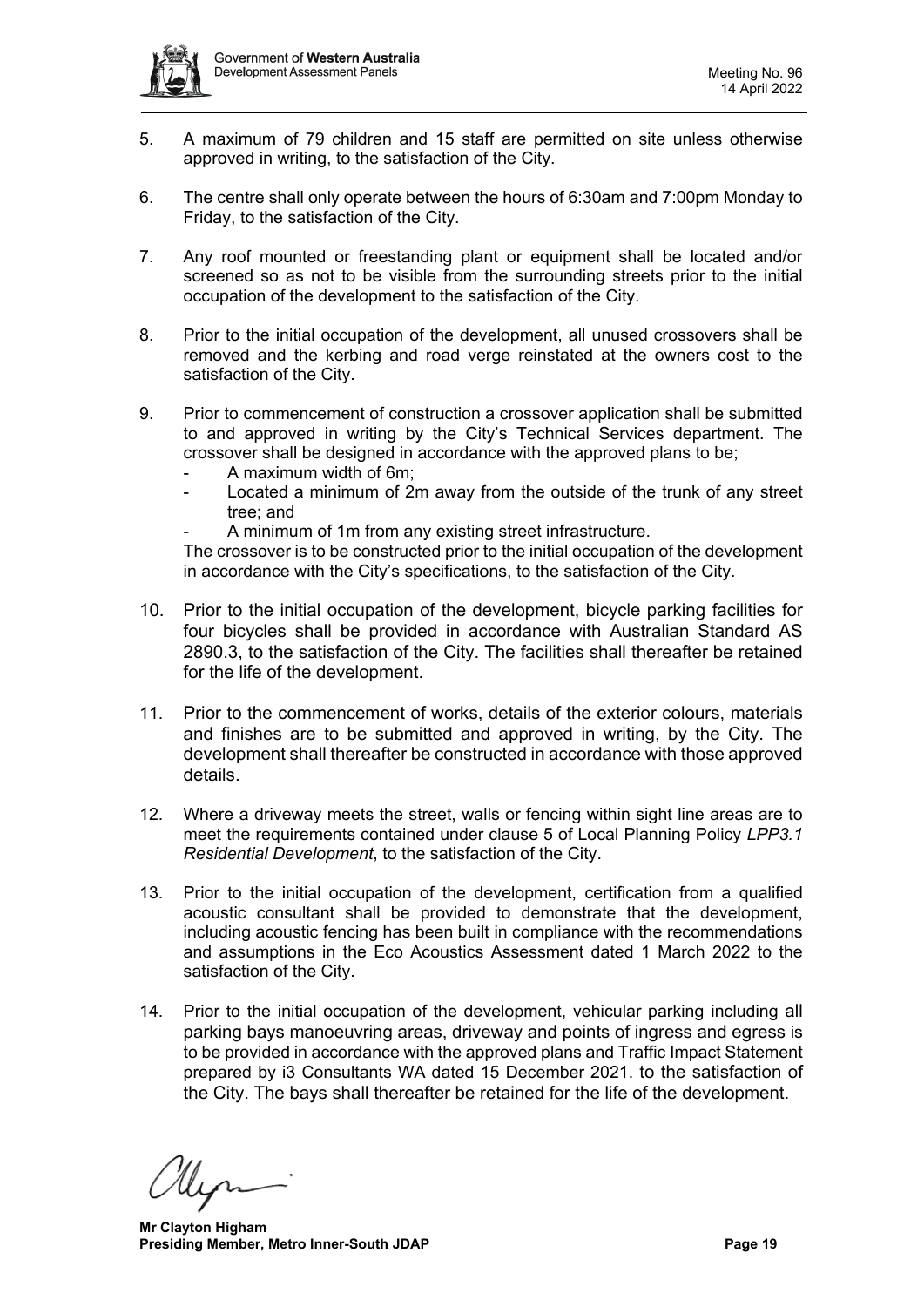

- 15. The approved landscaping and reticulation plan prepared by Childscapes dated 1 March 2022 shall be fully implemented within the first available planting season after the initial occupation of the development and maintained thereafter, to the satisfaction of the City. Any species which fail to establish within the first two planting seasons following implementation shall be replaced in accordance with the City's requirements.
- 16. Waste Management shall be undertaken in accordance with the Waste Management Plan dated 20 December 2021, unless otherwise approved in writing by the City.
- 17. A Construction Management Plan is to be prepared by the applicant and submitted to the City for approval at least 30 days prior to lodging a Building Application. The Construction Management Plan shall detail how the construction of the development will be managed including the following:
	- public safety and site security;
	- hours of operation;
	- noise and vibration controls;
	- air and dust management;
	- stormwater, groundwater and sediment control;
	- waste and material disposal;
	- Traffic Management Plans prepared by an accredited personnel for the various phases of the construction, including any proposed road closures;
	- the parking arrangements for employees contractors and sub-contractors;
	- on-site delivery times and access arrangements;
	- the storage of materials and equipment on site (no storage of materials on the verge will be permitted);
	- The provision of a 24 hour contact number for residents and a complaint log to be maintained by the developer for inspection by the City as and when requested; and
	- any other matters likely to impact upon the surrounding properties or road reserve.

Once approved, construction shall proceed in accordance with the Construction Management Plan to the satisfaction of the City. The approved Construction Management Plan may be made publicly available.

- 18. In accordance with Local Planning Policy LPP1.4 Provision of Art in Development Proposals, prior to the commencement of development, a public art proposal shall be submitted to and approved in writing by the City in consultation with the City's Public Art Panel. Once approved, the public art shall be installed prior to the initial occupation of the development and thereafter be maintained for the life of the development to the satisfaction of the City. In lieu of provision of art on site, a cash in lieu contribution may be made as per LPP 1.4.
- 19. Prior to the occupation of the building, an anti-graffiti coating is to be applied to the wall adjoining the Leach Highway reserve to Main Roads requirements.

**Mr Clayton Higham Presiding Member, Metro Inner-South JDAP Page 20 Page 20**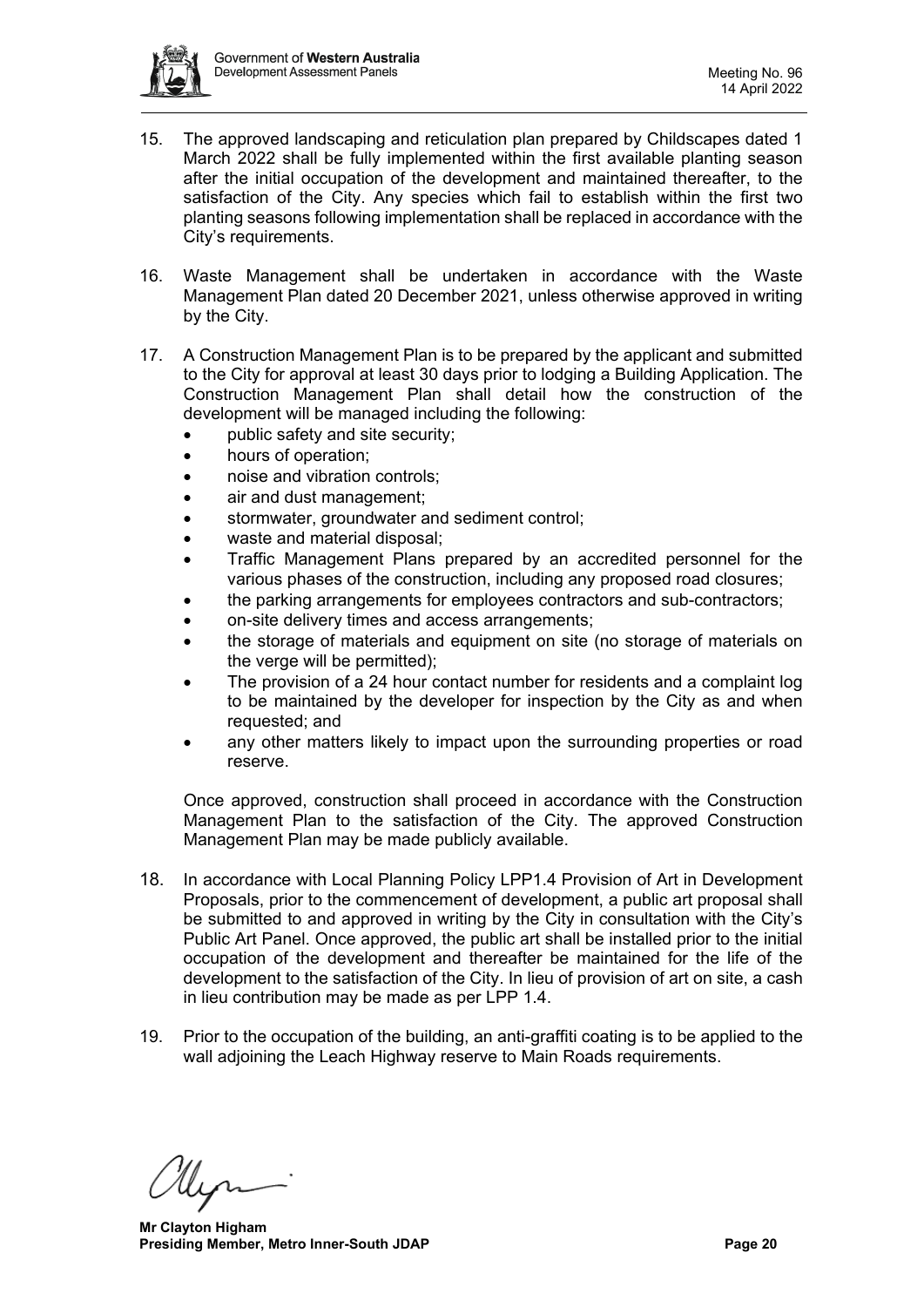

# **Advice Notes**

- 1. This development constitutes a "Food Business" as per Section 107 of the Food Act 2008 and therefore is to comply with the provisions of the Food Regulations 2009 and the Food Safety Standards. For further information please contact the City's Health Services.
- 2. Prior to the development of the food business, an application to alter and construct of a food is required under section 110(3) of the Food Act 2008, accompanied with the design and fit-out specifications for approval by the City of Melville.
- 3. As the premise is providing food to "Vulnerable Persons" a Food Safety Plan that complies with Food Safety Standard 3.2.1 must be submitted as part of the Food Business application.
- 4. The Environmental Protection (Noise) Regulations 1997 must be complied with at all times.
- 5. The applicant is required to submit an Application form to undertake works within the road reserve prior to undertaking any works within the road reserve. Application forms and supporting information about the procedure can be found on the Main Roads website> Technical & Commercial> Working on Roads.
- 6. The applicant is advised that in relation to Condition 23, that Main Roads specifications for the anti-graffiti coating can be found on the Main Roads website > Technical & Commercial > Technical Library > Specifications > Specifications 908 Annexure A – Anti Graffiti Coatings – PDF.
- 7. No works are permitted within the Leach Highway Road Reservation, unless Main Roads has issued a working on Roads Permit.

#### **The Alternate Motion was put and CARRIED (3/2).**

- For: Mr Clayton Higham Ms Rachel Chapman Mr John Syme
- Against: Cr Nicholas Pazolli Cr Matthew Woodall

**REASON: The majority of the panel members considered that the development met the requirements of the planning framework as it currently is. While the scheme amendment being pursued by the Council was acknowledged it was not considered to be imminent or certain given the stage that it is at and, therefore, was given little weight in the consideration of the proposed development. The majority of the panel members considered the proposed development to be a good design responding well to its location and adequately addressing, through expert advice and design, concerns over noise and air quality.**

**Mr Clayton Higham Presiding Member, Metro Inner-South JDAP Page 21 Page 21**